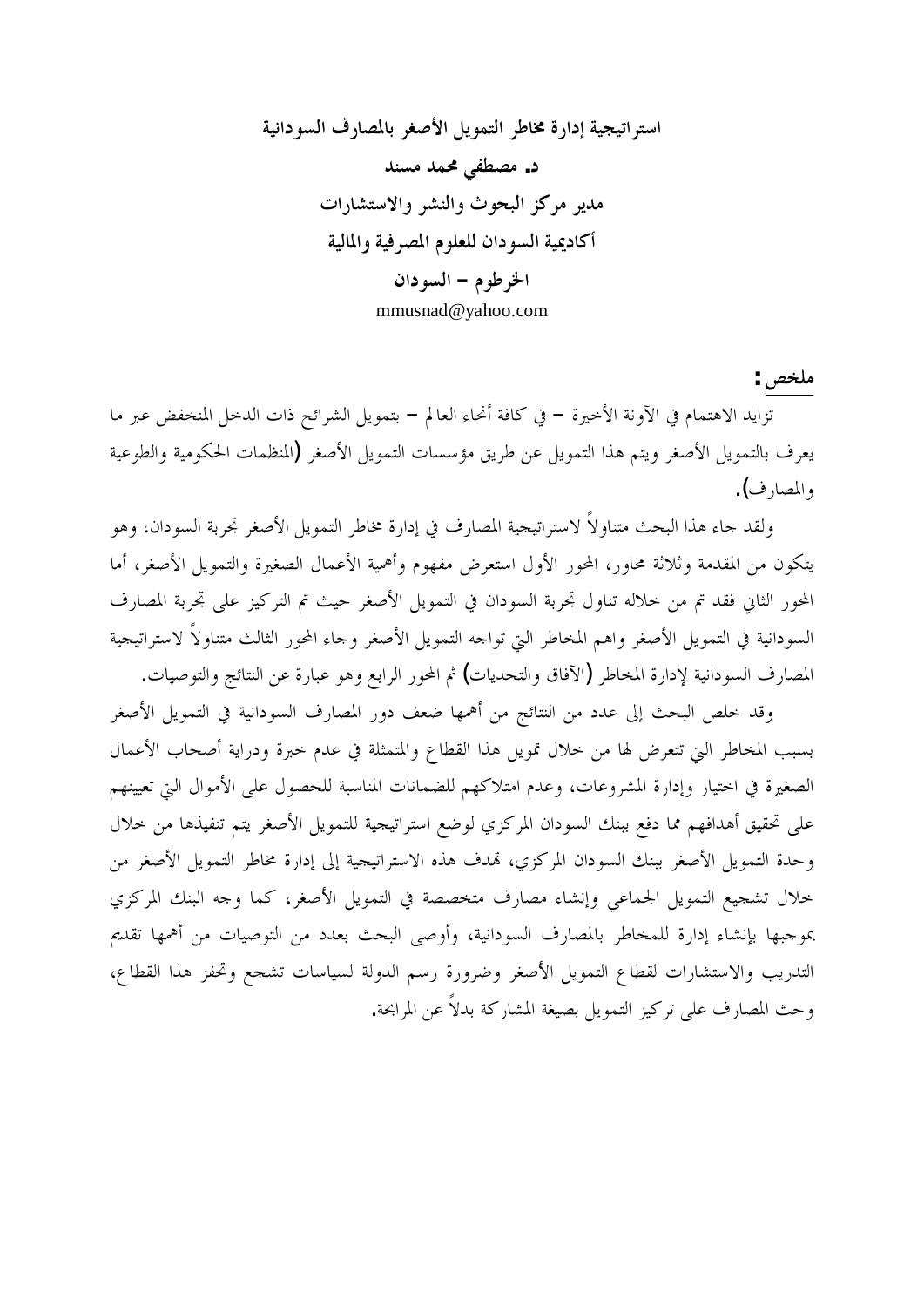#### **Abstract :**

In all countries a growing focus on financing lower income groups through microfinance has developed during the last few years. The executing of this finance is a responsibility of microfinance institutions (governmental organizations, non-governmental organizations and banks.

This research endeavors to study the strategy of microfinance risk management with application to Sudanese banks experience. In addition to the introduction it consist of four sections. Section one highlights the definition and the importance of small business and microfinance. Section two assess the experience of Sudanese banking sector in microfinance and the main risks expose this sector during its provision of microfinance services. Section three discuss the strategy of Sudanese banks to manage microfinance risks. Section four present the conclusion of the research and its main findings and recommendations. The findings of the research indicated the weaknesses of Sudanese banking sector in microfinance due to the inefficiency of the lower income groups in the selection and management of the projects and the inadequate guarantees offered by them. This leads the central bank of Sudan to set strategy to promote microfinance. The main objectives of this strategy concerns with the risk management of microfinance, encouragement of microfinance group finance policy, establishment of banks specializes in microfinance as well as establishment of microfinance departments in all Sudanese banks.

Based on these results the research recommended with providing microfinance sector with training and consultancy services, the banks have to shift from financing through Murabaha mode of finance to Musharka mode of finance, the government has to adopt policies which stimulated and promote social development sector.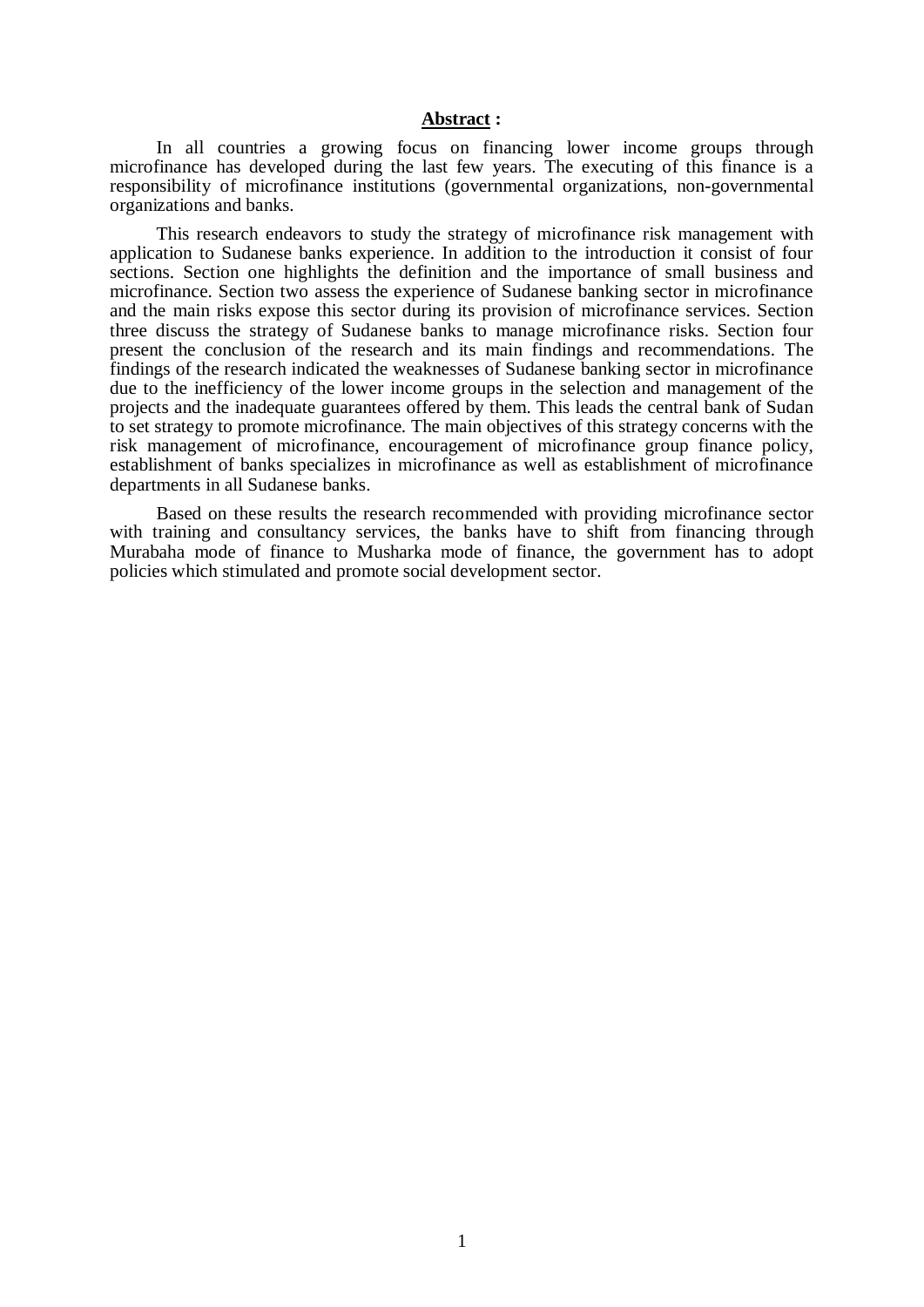**:ƨǷƾǬŭơ**

تزايد الاهتمام - في الآونة الأخيرة - بتمويل الأعمال الصغيرة بسبب خصوصيتها وتعدد الأطراف المهتمة بها ويتضح ذلك من خلال اهتمام الدول والجامعات ومراكز البحوث بموضوع الأعمال الصغيرة، وتقود مؤسسة التمويل الدولية جهود مجموعة البنك الدولي في الاستثمار في مجال التمويل الأصغر لتخفيف حدة الفقر، ولقد أسهمت استثماراتها في توفير سبعة ملايين قرض بلغ مجموعها 8.2 مليار دولار أمريكي في السنة  $\mathrm{^{13}}$ المالية 2006م وبلغ نصيب المقترضات من النساء منها حوالي 65%

ولقد أولى بنك السودان المركزي إهتماماً كبيراً بقطاع التمويل الأصغر سيما وأن الصناعات الصغيرة تشكل حوالي 93% من جملة المنشآت في القطاع الصناعي على حسب الإحصائيات خلال العام 2006 <sup>2</sup>. مشكلة الموضوع:

تكمن مشكلة هذا الموضوع في أن السودان يسعى لتنمية وتطوير هذا القطاع ومكافحة الفقر عبر القطاع المصرفي والذي تتكون معظم مصارفه من مصارف متخصصة في تمويل القطاعات الصغيرة إلا أنها تمتلك موارد ضعيفة لا تسمح لها بتحقيق أهدافها، ومصارف تحارية تمول عبر الصيغ والقطاعات التي تستطيع من خلالها أن تحقق أقصى أرباح ممكنة، كما تعتمد في تمويلها على الضمانات الكافية والتي لا تتوفر – غالباً – لدى الجماعات والأفراد الذين يتقدمون للتمويل الأصغر ولهذه الأسباب فان هذه المصارف (التجارية) لا تفضل تركيز التمويل لدى قطاع التمويل الأصغر (وهو ما يعرف بالتنمية الاحتماعية في السودان) ولذلك لم تتجاوز النسبة التي خصصتها المصارف السودانية له حلال الفترة السابقة 4.6% في العام من إجمالي التمويل. ولتطوير أداء هذا القطاع ومحاربةً للفقر رأت الدولة ممثلة في بنك السودان المركزي ضرورة وضع استراتيجية يمكن من خلالها إدارة هذه المخاطر.

## أهمية الموضوع:

لا يزال الوصول إلى العملاء الذين يعيشون تحت خط الفقر من التحديات الأساسية التي تواجه التمويل الأصغر، ويعود السبب في ذلك لعدم تطوير أدوات مالية جديدة وإيجاد منهجيات للوصول إليهم وإن كثيراً من الدول تستند على القطاع المصرفي للوصول إلى هذه الشريحة، ولذلك تنبع أهمية هذا البحث من حلال تناوله لتجربة المصارف السودانية في التمويل الأصغر وأهم المخاطر التي تواجهها ومن ثم يتم استعراض الاستراتيجيات التي تم وضعها لإدارة هذه المخاطر.

<sup>&</sup>lt;sup>1</sup> J Thomas 1 @worldbak.org490

<sup>&</sup>lt;sup>2</sup> د. سيد عباس، تنمية وتطوير الأعمال الصغيرة (نحو تطوير إطار عملي متكامل لتنمية قطاع الأعمال الصغيرة في السودان)، ورشة عمل، أكاديمية السودان للعلوم المصرفية والمالية، 2008م.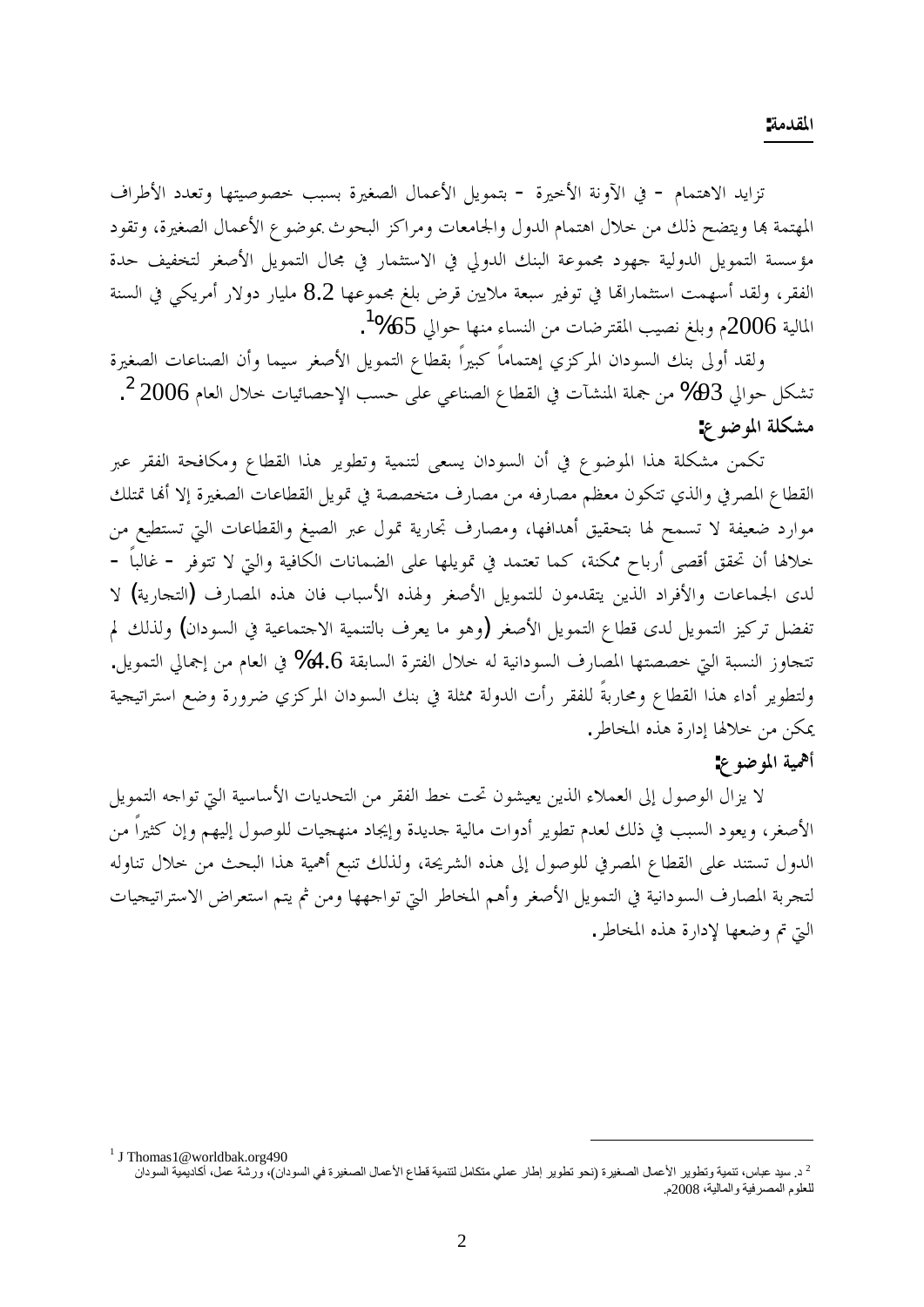### المحور الأول:مفهوم وأهمية الأعمال الصغيرة والتمويل الأصغر

أو لاً: مفهوم الأعمال الصغيرة:

تتعدد أسماء وتعريفات العمل الصغير بسبب تعدد الأطراف التي تمتم به ومن هذه الأطراف<sup>1</sup>: **:ǹȁǂǸưƬLjŭơ /1**

إذا رغب شخص معين أو مجموعة أشخاص في إقامة عمل خاص قد يطلقون على هذا العمل مشروعاً أو مؤسسة أو منشأة أو شركة، فإذا كانت الثقافة الإدارية ضعيفة قد يطلق على هذه الأعمال أسماء غير أسمائها.

**:ƽƢǐƬǫȏơƔƢǸǴǟ /2**

يهتم الاقتصاديون بعدد الوحدات المكونة للاقتصاد وحجم مساهمتها في الناتج المحلي وبحالة التنافس في السوق. فإذا كان الناتج المحلي ضعيف فإن الشئ المهم في هذه الحالة هو تحسين مستوى الإنتاجية للوحدات الموجودة وإضافة عدد آخر من الوحدات للمساهمة في تقليل ظاهرة الفقر والبطالة.

فكلما قلت مساهمة الوحدة في الناتج المحلي فهذا يعني إلها تنتمي إلى الأعمال الصغيرة. أما إذا كانت المساهمة الكبيرة في الناتج المحلي الإجمالي من عدد محدود من الأعمال فهذا يعني ضعف دور الأعمال الصغيرة في الاقتصاد.

**:ƨǷȂǰūơ /3**

لإقامة أي نشاط اقتصادي تشترط الدولة شروطاً معينة لمنح ترخيص لهذا النشاط فتكون إجراءات الترخيص هى إجراءات عادية لإقامة الأعمال الكبيرة والحديثة وإجراءات مبسطة للأعمال الصغيرة والتي غالباً ما يكون أصحاها من غير المتعلمين، ولذلك قد يطلق على الأعمال الكبيرة اسم مشروع تحاري وعلى الأعمال الصغيرة اسم مؤسسة فردية كما هو الحال في الأردن.

فالدول المتقدمة اهتمت بموضوع الأعمال الصغيرة وفي العام 1953 أصدر الكونغرس الأمريكي قانون الأعمال الصغيرة Small Business Act عّرف من حلاله العمل الصغير ونص القانون على إنشاء دائرة تختص بمساعدة الأعمال الصغيرة تعرف بدائرة أو إدارة الأعمال الصغيرة.

كما يختلف تعريف العمل الصغير حسب نوع الإدارات الموجودة بالدولة فمثلاً مصلحة الضرائب تعرف العمل الصغير وفقاً لمبلغ الأرباح الخاضعة للضريبة، ووزارات العمل قد تخضع لقانون العمل الأعمال التي يزيد عدد العاملين فيها عن 5 أو 10 عمال مثلاً. ولقد اعتمدت معظم الدول النامية والمنظمات الدولية مؤشر عدد العاملين حيث تم تعريف العمل الصغير بأنه العمل الذي يستخدم 5 أو 10 افراد أو اقل. كما قد يشمل القطاع غير المنظم.

> :ļȊdzƆƢǬǧȁŚǤǐdzơDzǸǠdzơƧǁơƽȍơƔƢǸǴǟǥǂǠȇ **:ƧǁơƽȍơƔƢǸǴǟ /4** أ/ لا يتجاوز عدد العاملين 50 موظفاً أو عاملاً ويشترط لذلك أن يعرفون بعضهم البعض. بِ/ غالباً ما يتكون العمل من مشرو ع اقتصادي واحد يمارس نشاطاً اقتصادياً معيناً.

<sup>&</sup>lt;sup>1</sup> د. سعاد نائف برنوطي، إدارة الأعمال الصغيرة أبعاد للريادة، عمان (الأردن)، دار وائل للنشر والتوزيع، 2005م، ص ص 18، 20.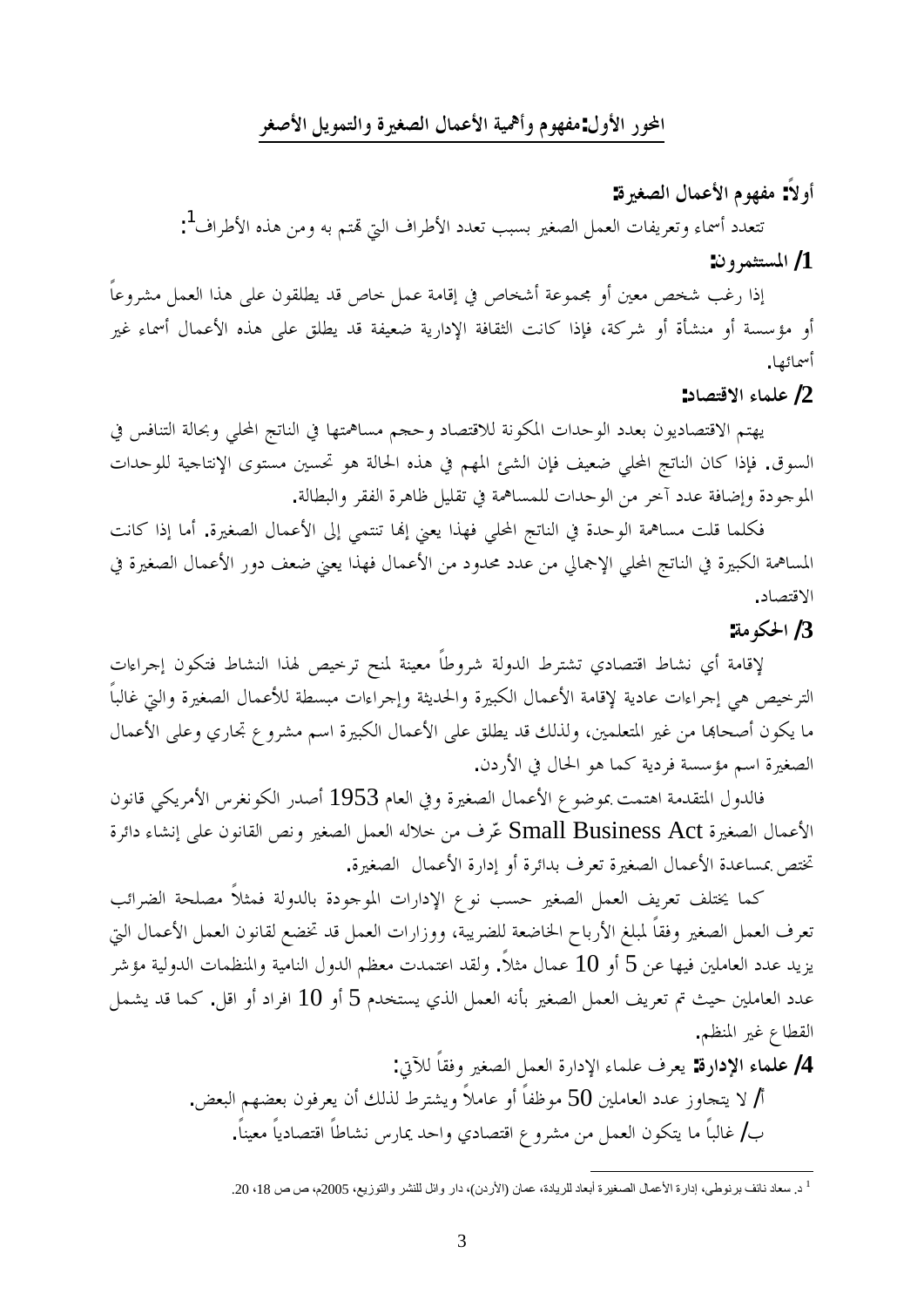.ǶȀLjǨǻƘƥǶȀǗƢnjǻƧǁơƽƛDzǸǠdzơƣƢƸǏƗDžǁƢŻ /Ʊ ƨȈũǁƪLjȈdzȁƨȈǐƼNj –ƤdzƢǤdzơĿ –ƨǫȐǟȆǿ DzǸǠdzơƣƢƸǏƗȁśǴǷƢǠdzơśƥDzǸǠdzơƨǫȐǟǹƛ /ƽ .śǧǂǘdzơśƥƨǫȐǠdzơĿƨȈũǂdzơƩơƔơǂƳȍơȄǴǟƾǸƬǠƫȏȆȀǧ ńƛƨǧƢǓƛƧŚƦǯǢdzƢƦŠDzȇȂŤȄǴǟDZȂǐūơƨƥȂǠǐdzǮdzƿȁ ŚǤǏȂǿƧŚǤǐdzơDZƢǸǟȋơDZƢũƗǁǹƛ /ºǿ ǝȁǂnjŭơDznjǧƨdzƢƷĿǾǻȋƨȈdzƢŭơǂǗƢƼŭơǺǷƾƸǴdzƆƢǸƟơƽǹȂǠLjȇƧŚǤǐdzơDZƢǸǟȋơƣƢƸǏƗǹƗ .ƩƢǷơDŽƬdzơǺǷǶȀȈǴǟƢǷƽơƾLJǶȀȈǴǟƤǠǐȇ ƣƢƦLJȋơǺǷƤƦLJȅȋ **:ǹơƽȂLjdzƢƥǂǤǏȋơDzȇȂǸƬdzơǵȂȀǨǷ :ƆƢȈǻƢƯ**

ورد بلائحة شروط الترخيص لمصارف التمويل الأصغر بالسودان، أن المشروع الصغير يقصد به العمل الذي يحتاج تشغيله إلى قمويل صغير وأن إداراته عادة تقوم على مالك وحيد أو منظم عمل صغير يعمل لوحده أو يستخدم عدد قليل من الناس وبصورة رئيسية أعضاء الأسرة الأقربين بأجر إضافي، لايحتاج إلى تسجيل رسمي ليباشر العمل، ومنظم العمل الصغير غير رسمي في عمله وبدون ترخيص أو سجلات رسمية للأنشطة أو الإيرادات، اما الإطار الاقتصادي لنشاطات المشروعات الصغيرة فهي تتضمن الإنتاج البدائي والحرفي<sup>1</sup>. كما عرّف في موجهات سياسة التمويل الأصغر ببنك السودان المركزي على أنه هو التمويل الأقل من أو يساوي واحد مليون دينار (خمسة ألف دولار) في المرحلة الأولى<sup>2</sup>، والقطاع المستفيد من هذا التمويل يعرف في الصيرفة السودانية بقطاع التنمية الاحتماعية وهو يشمل الحرفيين والمهنيين وصغار المنتجين والأسر المنتجة. ثالثاً: أهمية مؤسسات التمويل الأصغر :

تبرز أهمية مؤسسات التمويل الأصغر من الناحية الاقتصادية والاحتماعية من حلال النقاط التالية<sup>3</sup>: أ/ توفير فرص العمل الأساسية، وغرس مسئولية التدريب أثناء العمل. وتجدر الإشارة إلى أن الأعمال الصغيرة ساهمت في توفير فرص عمل لحوالي 56% من مجموع القوى العاملة في الولايات المتحدة الأمريكية و .ǹƽǁȋơĿ %35ȁƢǻƢǣĿ %85ȁƾǼŮơĿ %87

ب/ المساهمة في الناتج المحلي الإجمالي، شكلت مساهمة الأعمال الصغيرة في الناتج المحلي الإجمالي بالولايات المتحدة الأمريكية (في العام 1990م) حوالي 38% وما يقارب 30% من إجمالي الناتج المحلي الصناعي في الأردن للعام 1992م.

> ج/ توفير سبل العيش والرزق لعدد كبير من أفراد المحتمع (يقدر بحوالي 100 مليون أمريكي). د/ الاستفادة من إمكانيات المجتمع المحلي. هـــ/ تحقيق التنمية الاجتماعية ومحاربة الفقر . و/ توظيف المدحرات وإدحالها ضمن الودائع المصرفية. ز / المساعدة في توفير احتياجات المشروعات الكبيرة. ح/ المساهمة في التشغيل الكامل للموارد الاقتصادية.

<sup>&</sup>lt;sup>1</sup> بنك السودان المركزي، لانحة شروط الترخيص لمصارف التمويل الأصغر لسنة 2006م.

<sup>2</sup> Htt./www.mfn.cbos.gov..

 $^3$ ار د. فلاح حسن السيسى، إدارة المشروعات الصغيرة، عمان، دار الشروق للنشر والتوزيع، 2006، ص 30. ب/ د. ماجدة العطية، إدارة المشروعات الصغيرة، عمان، دار المسيرة للنشر والتوزيع والطّباعة، ط2، 2014م، ص ص 24، 26.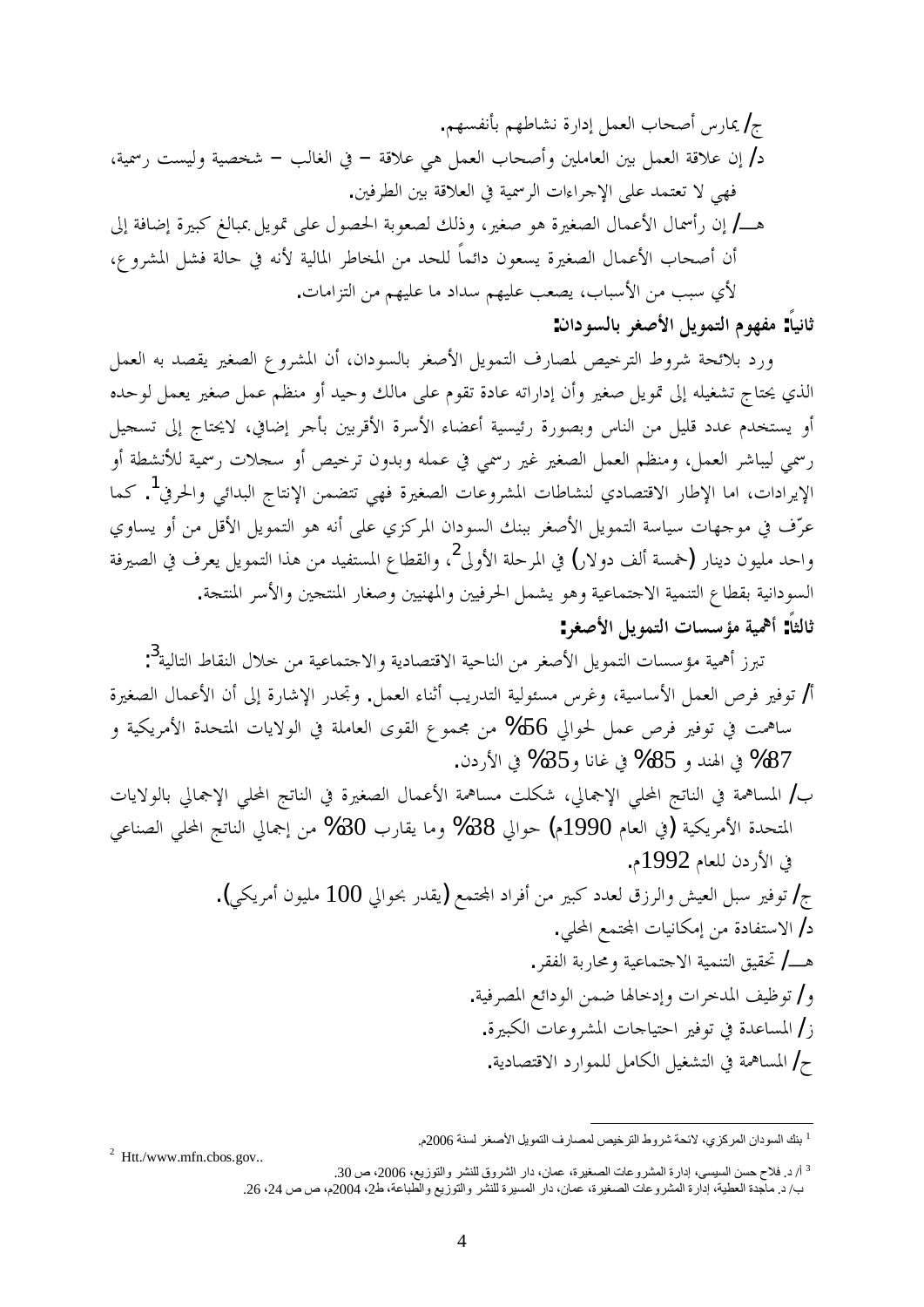### المحور الثاني:تجربة السودان في التمويل الأصغر

ƨƥǂšȁƨȈǧǂǐŭơŚǣǂǤǏȋơDzȇȂǸƬdzơƩƢLjLJƚǷƨƥǂšƢŷśǟȂǻ ľǂǤǏȋơDzȇȂǸƬdzơĿǹơƽȂLjdzơƨƥǂš DzưǸƬƫ .ǂǤǏȋơDzȇȂǸƬdzơľƨȈǻơƽȂLjdzơǥǁƢǐŭơƨƥǂšȄǴǟDŽȈǯǂƬdzơǶƬȈLJƮƸƦdzơơǀǿǑơǂǣȋȁǥǁƢǐŭơ **:ǹơƽȂLjdzƢƥƨȈǧǂǐŭơŚǣǂǤǏȋơDzȇȂǸƬdzơƩƢLjLJƚǷ :ƆȏȁƗ** :ƢȀŷƗǺǷƨȈũǂdzơǾƦNjȁƨȈũǂdzơƩƢLjLJƚŭơǺǷƽƾǟŐǟǹơƽȂLjdzơĿǂǤǏȋơDzȇȂǸƬdzơƩƢȈǴǸǟDžǁƢŤ **:ƨȈǻơƽȂLjdzơƨȈũǂdzơǾƦNjȁƨȈũǂdzơƩƢLjLJƚŭơ/1 ƨȈǨȇǂdzơƨȈǸǼƬdzơƨǯǂNj /Ɨ 1 :** :ƢŷŔȈLjȈƟǁśƬǯǂNjǺǷǹȂǰƬƫȁǵ1980ǵƢǠdzơĿƨǯǂnjdzơǽǀǿƪƠnjǻƗ .DzȇȂǸƬdzơƨǯǂNj /ii .(ƨȈǨȇǂdzơƨȈǸǼƬdzơƨǯǂNj)ƨǔƥƢǬdzơƨǯǂnjdzơ /i :ȆǿȁƩƢȀŪơǺǷƾȇƾǠdzơƨŷƢLjŠƨȈǨȇǂdzơƨȈǸǼƬdzơƨǯǂNjƪƠnjǻƗ .%40ƨƦLjǼƥǹơƽȂLjdzơƨǷȂǰƷ - .%26.5ƨƦLjǼƥƨȈǻơƽȂLjdzơƨȈǸǼƬdzơƨLjLJƚǷ - ƧƾƷȂdzơǮǼƥǹơƽȂLjdzơǮǼƥȆǿȁǮǼƥDzǰdz %6.7ƨƦLjǼƥǭȂǼƥƨLjŨ - \* ňơƽȂLjdzơȅǁƢƴƬdzơǮǼƦdzơ \*\* .ȆLjǻǂǨdzơňơƽȂLjdzơǮǼƦdzơȁǵȂǗǂŬơǮǼƥ ĿƩƢȀƳƧƾǟǶǿƢLjƫȁƨǔƥƢǬdzơƨǯǂnjǴdzŅƢǷǝơǁǀǯǵ1981ǵƢǠdzơĿƪƠnjǻƗƾǬǧDzȇȂǸƬdzơƨǯǂNjƢǷƗ :Ȇǿȁƨǯǂnjdzơǽǀǿ .%40ƨƦLjǼƥ (ƨǔƥƢǬdzơƨǯǂnjdzơ)ƨȈǨȇǂdzơƨȈǸǼƬdzơƨǯǂNj - .%20ƨƦLjǼƥ (ƧƾƸƬŭơƨǰǴǸŭơ)ƮdzȂǼǸǰdzơƨƠȈǿ - .%20ƨƦLjǼƥǁƢǸưƬLJȏơȁDzȇȂǸƬǴdzƨȈǻƢŭȏơƨƠȈŮơ - .%10ƨƦLjǼƥƢLjǻǂǧȅƽƢǐƬǫȏơǹȁƢǠƬǴdzȅDŽǯǂŭơǩȁƾǼǐdzơ - .%10ƨƦLjǼƥȅȂǸǼƬdzơǹȁƢǠƬǴdzƨȈǰȈƴǴƦdzơƨdzƢǯȂdzơ - **:ƨǯǂnjdzơǥơƾǿƗ** ǺǷǮdzƿȁǦȇǂdzơĿƨnjȈǠŭơȃȂƬLjǷǞǧǁȁňơƽȂLjdzơǦȇǂdzơƨȈǸǼƫȁǂȇȂǘƫƨǯǂnjdzơǽǀǿǥơƾǿƗǶǿƗǺǷ

خلال توفير التمويل المالي طويل الأحل والعون الفني للمشاريع الصغيرة ومتوسطة الحجم، وقد بلغ حجم التمويل المقدم من هذه الشركة في العام 2006م حوالي 964 الف دولار. **:ƨȈǟƢǸƬƳȏơƨȈǸǼƬdzơƨLjLJƚǷ /ƣ**

هي مؤسسة حكومية تتبع لوزارة الشئون الاحتماعية بولاية الخرطوم تم تأسيسها في العام 1997م هدفها تخفيف حدة الفقر، يتبع لهذه المؤسسة برنامج الأمل للتمويل الأصغر الذي أنشئ في العام 2006م وهو برنامج متخصص في التمويل الأصغر يستهدف العملاء النشطين اقتصادياً بولاية الخرطوم من حلال حطة

<sup>&</sup>lt;sup>1</sup> وزارة المالية والاقتصاد الوطني، العرض الاقتصادي للعام 2006م، ص ص 106-107.

<sup>ٍّ</sup> تم دمج بنك الوحدة في بنك الخرطوم منذ العام 1993م.<br>\*\* دمج في العام 1998م في مصرف المزارع التجاري.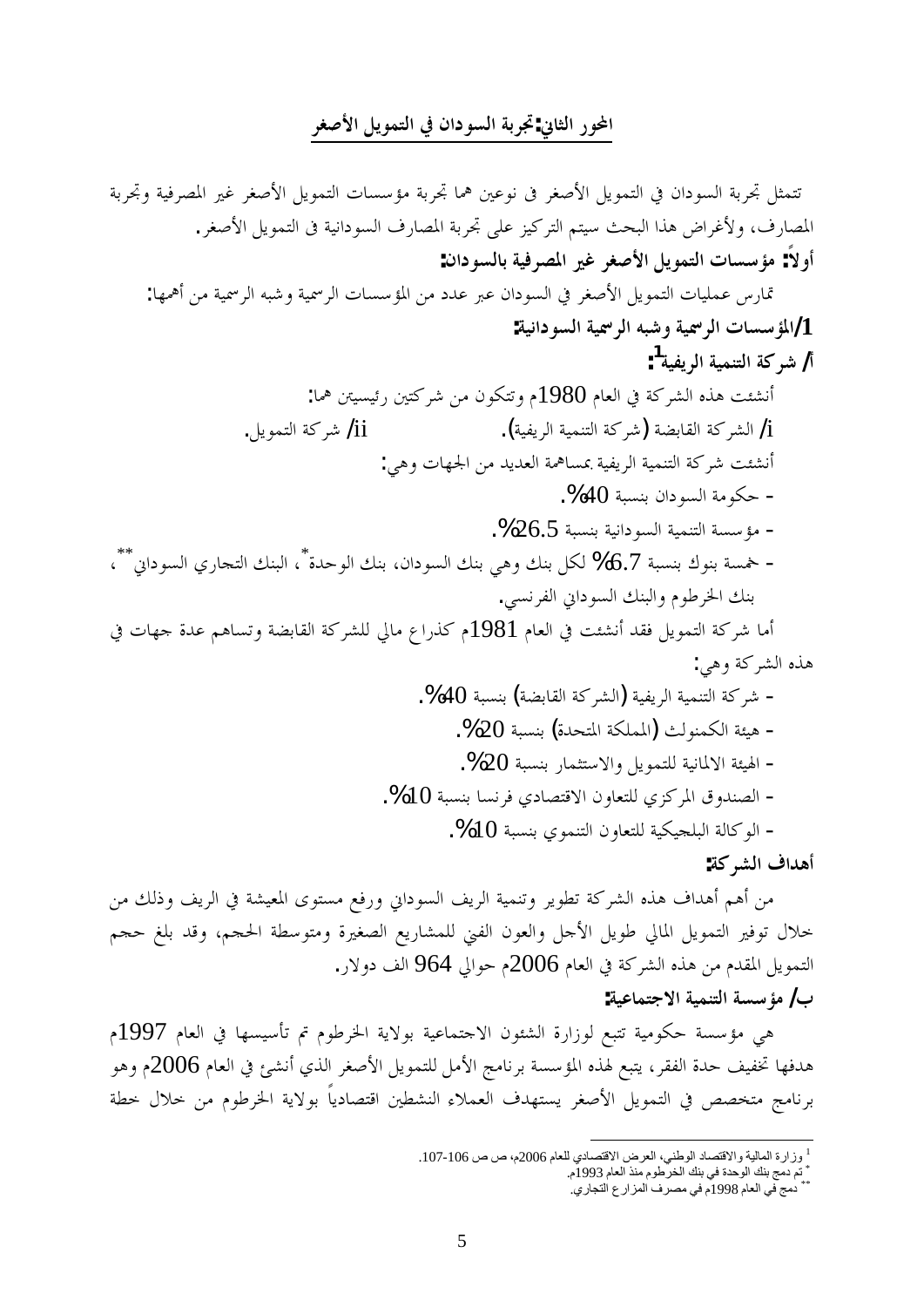تغطي الفترة 2008-2010 تستهدف في نمايتها 20000 عميل حيث بلغ عدد العملاء الذين تم الوصول إليهم خلال العام 2008م حوالي 10500 عميل وقد تم اختيار هذا البرنامج من قبل بنك السودان المركزي لمشروع السودان النموذحي للتمويل الأصغر وتقدر حجم محفظته حتى نماية الخطة بخمسة مليون دولار مناصفة بين بنك السودان المركزي وحكومة ولاية الخرطوم<sup>1</sup>.

ج/ جمعية تطوير الحرف والأعمال الصغيرة بمدينة بورتسودان (ولاية البحر الأحمر) هذه جمعية غير حكومية NGO سجلت في العام 2000م، وتعتمد في تمويلها على تدوير راس المال الذي Agency for Co-operation in Research and Development قدم لها من والذي يشكل حوالي 60% بينما تحصل على الــــ 40% المتبقية من العون الأوربي. وتقدم (ACORD خلال كل عام حوالى 3200 قرض بواقع 400 ألف دينار $^{\ast\ast\ast}$  للمجموعة $^2$ ، ولم يتجاوز تعثر تمويل هذه الجمعية خلال العام 2004م حوالي 3% فقط لاعتمادها على خمس مكاتب تحصيل موزعة على ولاية البحر الأحمر .

**:ƨȈƦǼƳȋơƨȈũǂdzơǾƦNjƩƢǸǜǼŭơ /2**

بالاضافة للمنظمات الرسمية يمارس التمويل الأصغر من خلال عدد من المنظمات شبه الرسمية التي تعمل في السودان ومن أهم هذه المنظمات منظمة اكسفورد للاغاثة من المحاعة وهي منظمة بريطانية غير حكومية تعرف اختصاراً بـــ OXFAM ومنظمة ACCORD. ووكالة أدرا The Adventist ADRA .ƩƢǸǜǼŭơǺǷƢǿŚǣȁ Development and Relief) (Agency

 $250$  ولقد نجحت هذه المنظمات في الوصول إلى الفقراء عن طريق القروض الصغيرة التي تتراوح ما بين دولار و 500 دولار وتشترط أن يكون السداد بصورة شهرية أو أسبوعية أو حسب حالة المشرو ع مستخدمة ضمانات أو إجراءات مرنة وسهلة تتناسب مع الشرائح المستهدفة ومن أهم هذه الضمانات<sup>3</sup>.

ضمان المحموعة.  $\!1$ الہ ہین  $/2$ حجز الادخار كضمان إذ ينبني هذا النظام على حجز 20% من مبلغ القرض من مدخرات المقترض  $/3$ و 20% من مدخرات عضوين ممن يقومون بدعم هذا الطلب (10% لكل). لاحتفاظ بحق الملكية إلى حين سداد القرض بالكامل. ﴿ ل التوقيع على تعهد قانوني بعدم التصرف في الأصول أو البضائع لحين سداد القرض بالكامل. فبول الراتب أو المعاش كضمان لسداد القرض. ⁄ .ǹƢǸǔdzơƽơƾLjdzƾȀǠƫƨƥƢƬǯ /7

<sup>\*\*\*</sup> الدولار يعادل 200 دينار تقريباً.

<sup>1</sup> <http://www.sanabelnetwork.org/ar/node/482>

UNICONS Consulting for a prosperous Sudan Situational analysis of the microfinume sector in Sudan February 2006<sup>2</sup> <sup>3</sup> بنك السودان المركزي ويونيكونز للاستشارات المحدودة، دراسة عن الصمان بالرهن والضمان المالي في توسعة التمويل الأصغر بالسودان، نوفمبر 2007م.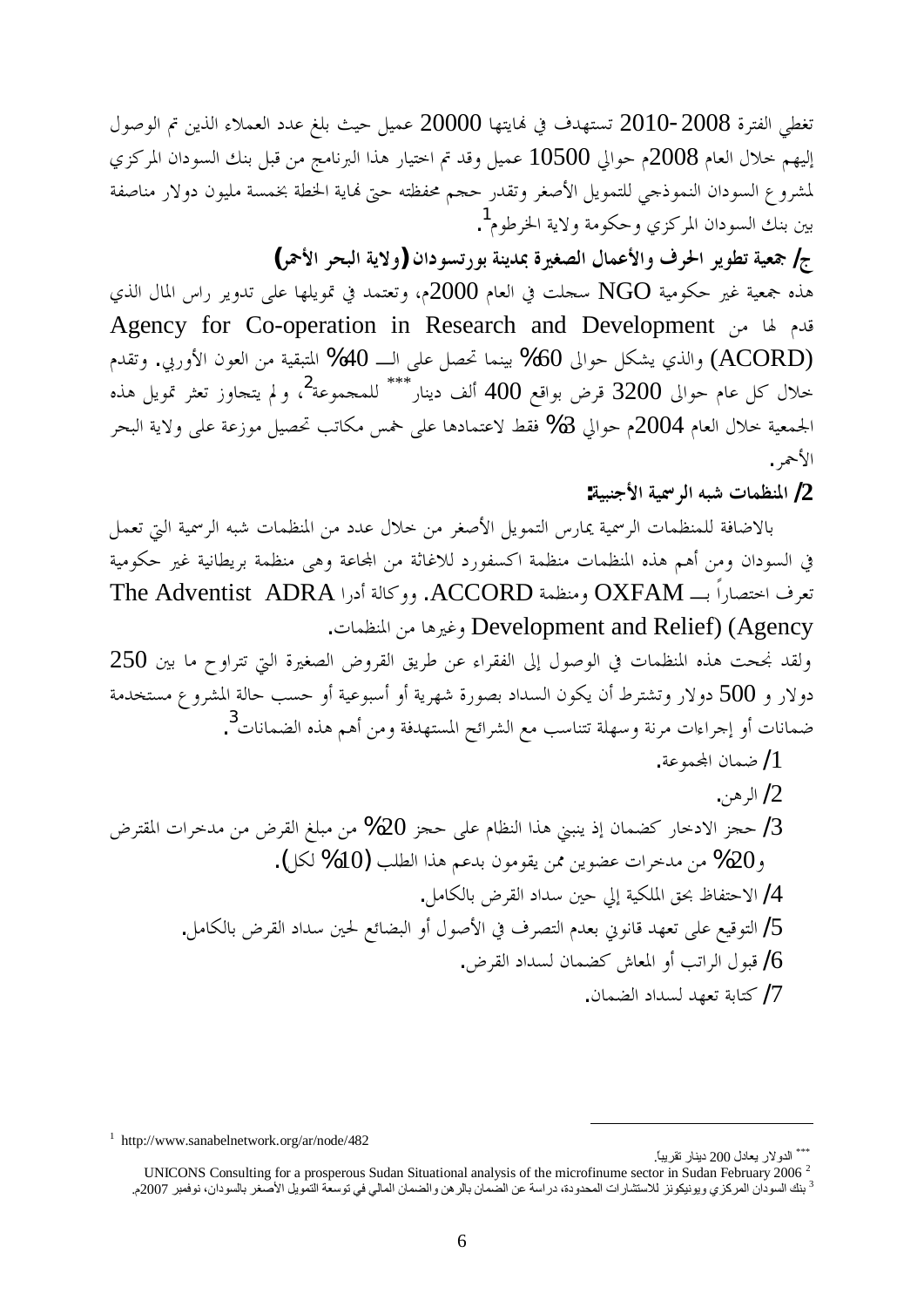**:ƨȈǻơƽȂLjdzơǥǁƢǐŭƢƥǂǤǏȋơDzȇȂǸƬdzơƨƥǂš:ƆƢȈǻƢƯ (ȆǴǰdzơǁƢǗȍơ)ǂǤǏȋơDzȇȂǸƬdzơĿƨȈǻơƽȂLjdzơǥǁƢǐŭơƨƥǂš (1)**

لقد استحدث بنك السودان المركزي في العام 1991م ما يعرف بالتمويل الريفي ويقصد من ذلك %50 مراعاة أن تشكل جملة التمويل الممنوح بأي من الفروع العاملة بالمناطق الريفية المختلفة نسبة لا تقل عن من جملة الودائع بأي فرع في أي وقت من الأوقات، إلا أن هذا القرار لم يستمر طويلاً. وفي ذات العام أكتوبر 1991م) أشارت السياسة التمويلية الصادرة من البنك المركزي إلى أن يكون التمويل الزراعي بنسبة) لاتقل عن 40% من السقف المقرر لكل بنك على أن يشمل ذلك صغار المنتجين والمهنيين والعاملين في مجال الزراعة بنسبة لا تقل عن 3%، أما القطاعات الأخرى ذات الأولوية غير القطاع الزراعي فقد حددت لها السياسة التمويلية نسبة 40% على أن تخصص نسبة 3% من السقف الكلي للبنك لصغار المنتجين والمهنيين العاملين في هذه القطاعات1.

وفي العام 1999م حددت نسبة لا تقل عن 5% من إجمالي التمويل لأي مصرف لتمويل شريحة صغار المنتجين والمهنيين كما وجه بنك السودان المركزي أن تمتد فترة تمويلها لمدة سنتين كحد أقصى. وشهدت النسب المسموح بتمويلها بعد ذلك تطوراً حلال السنوات اللاحقة وذلك وفقاً لما يلي:

# جدول <sub>(</sub>قم(1):

النسب المحددة لتمويل التنمية الاجتماعية (التمويل الأصغر) من قبل بنك السودان المركزي

| 2008 | 2007 | 2006 |     | $2005 \mid 2004 \mid 2003$ |     | 2002 | 2001 | 2000 | 1999 | العام                             |
|------|------|------|-----|----------------------------|-----|------|------|------|------|-----------------------------------|
| %12  | %12  | %10  | %10 | %10                        | %10 | %10  | %10  | %7   | %5   |                                   |
|      |      |      |     |                            |     |      |      |      |      | نسبة تمويل<br>التنمية             |
|      |      |      |     |                            |     |      |      |      |      |                                   |
|      |      |      |     |                            |     |      |      |      |      | الاحتماع<br>ية  (للأسر<br>المنتحة |
|      |      |      |     |                            |     |      |      |      |      |                                   |
|      |      |      |     |                            |     |      |      |      |      | وصغار<br>المنتجين<br>والحرفيين)   |
|      |      |      |     |                            |     |      |      |      |      |                                   |
|      |      |      |     |                            |     |      |      |      |      |                                   |

المصدر : بنك السودان المركزي، السياسات التمويلية والنقدية للأعوام 1999-2008م.

التمويل الأصغر حسب القطاعات الاقتصادية: من الجدول رقم (1) يلاحظ أن النسب المحددة من قبل البنك المركزي لتمويل التنمية الاحتماعية انحصرت بين 5% و 12% خلال الفترة 1999-2008م، أما التمويل المصرفي الفعلي لهذا القطاع فسيتم

<sup>1</sup> بنك السودان المركزي، السياسة النقدية والتمويلية للعام 1991م.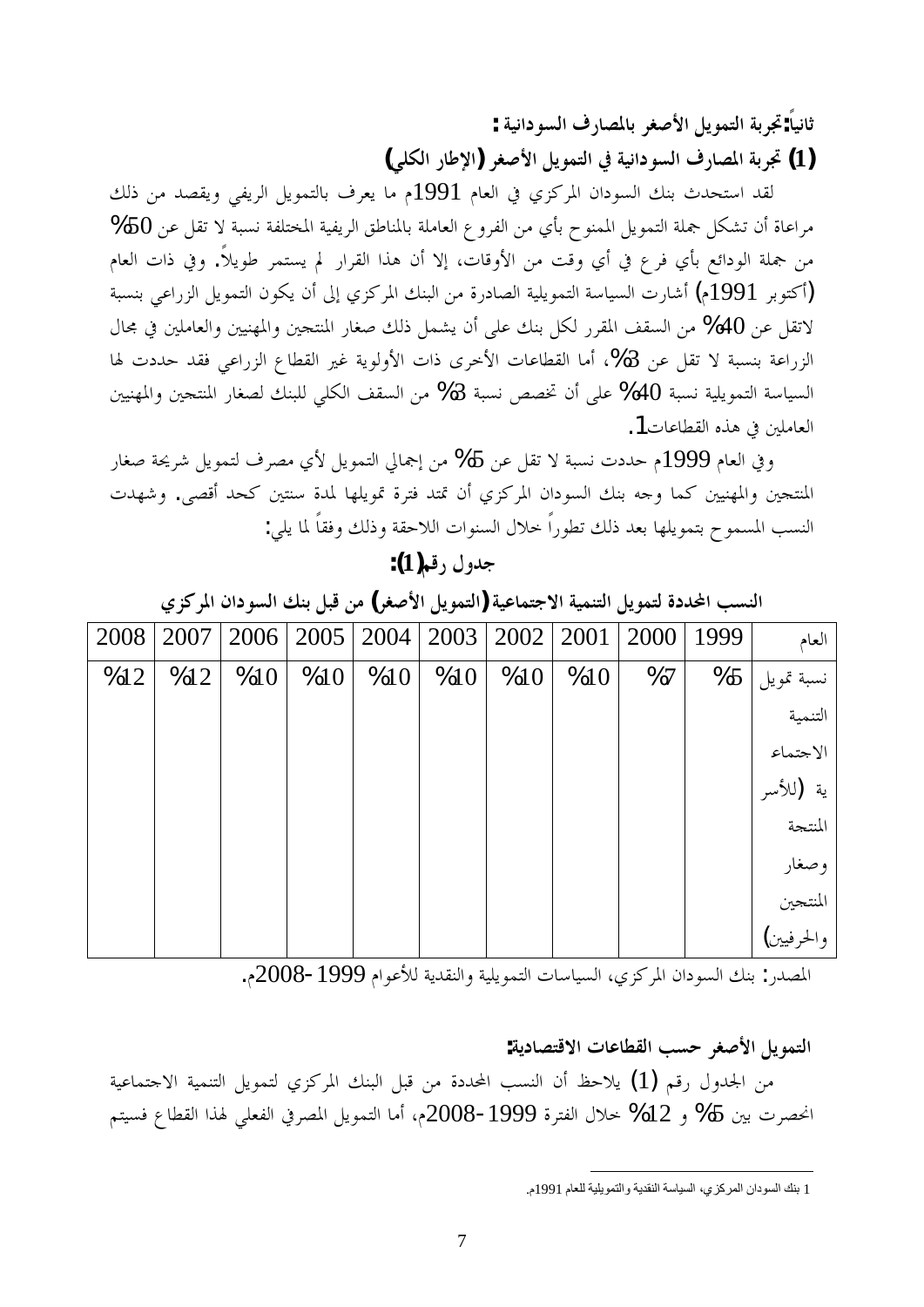توضحه من خلال الجدول رقم (2) والذي يتناول الفترة (2002-2006م).

|                   | (مليار دينار) | التمويل الأصغر للمصارف السودانية حسب القطاعات الاقتصادية |         |        |                    |        |         |        |         |            |
|-------------------|---------------|----------------------------------------------------------|---------|--------|--------------------|--------|---------|--------|---------|------------|
| 2006              |               | 2005                                                     |         | 2004   |                    | 2003   |         | 2002   |         | العام      |
| النسبة            | التمويل       | النسبة                                                   | التمويل | النسبة | التمويل            | النسبة | التمويل | النسبة | التمويل | القطاع     |
| 7.5               | 78.6          | 8.2                                                      | 57.1    | 10.7   | 46.1               | 16     | 45      | 15.8   | 32.7    | الزراعي    |
| 8.2               | 84.9          | 11.9                                                     | 83      | 11.1   | 47.7               | 10.6   | 29.9    | 13.6   | 28      | الصناعي    |
| 3.4               | 35.1          | 4.9                                                      | 33.9    | 10.7   | 45.7               | 12.1   | 34      | 16.6   | 34.3    | الصادر     |
| 5.1               | 52.9          | 10.1                                                     | 70.2    | 5.7    | $\overline{24.3}$  |        |         |        |         | الاستيراد* |
| 20.5              | 213.7         | 8.7                                                      | 60.5    | 6.1    | 26.2               | 6.4    | 18      |        |         | النقل      |
|                   |               |                                                          |         |        |                    |        |         |        |         | والتخزين*  |
| 3.2               | 33.4          | 3.7                                                      | 24.7    | 4.6    | 19.6               | 4.3    | 12.3    | 4.4    | 9.1     | التنمية    |
|                   |               |                                                          |         |        |                    |        |         |        |         | الاجتماعية |
| 17.5              | 182.1         | 21.4                                                     | 149.4   | 24.3   | 104.1              | 23.1   | 65.1    | 19.6   | 40.6    | التجارة    |
|                   |               |                                                          |         |        |                    |        |         |        |         | المحلية    |
| $\overline{34.6}$ | 360.8         | 31.1                                                     | 216.4   | 26.8   | 115.4              | 27.5   | 77.5    | 30     | 62      | أخري       |
| %100              | 1041.5        | %100                                                     | 695.2   | %100   | $\overline{429.1}$ | %100   | 281.8   | %100   | 206.7   | المجموع    |

جدول رقم (2):

المصدر: بنك السودان المركزي، التقارير السنوية 2002 – 2006م.

:ļȉơǚƷȐȇ (2)ǶǫǁDZȁƾŪơǺǷ ǹƢǰLjdzơǶƴƷǺǷ %70ǺǷ ǂưǯƗǾȈǧ ƨdzƢǸǠdzơDzǰnjƫȅǀdzơȁȆǟơǁDŽdzơǝƢǘǬdzơDzȇȂŤĿ ǂǸƬLjŭơŇƾƬdzơ (1 ǵƾǟĿDzưǸƬƫŖdzơȁǝƢǘǬdzơơǀǿDzȇȂŤǺǷǥǁƢǐŭơǾƳơȂƫŖdzơǂǗƢƼǸǴdzǮdzƿĿƤƦLjdzơȅDŽǠȇȁǹơƽȂLjdzƢƥ ȁƗƢēǁơDŽǤdzȁƗ ǁƢǘǷȋơDZȂǘǿƨǴǫƤƦLjƥƨȈǟơǁDŽdzơǶLJơȂŭơDznjǨdzƩƢǷơDŽƬdzơǺǷǶȀȈǴǟƢŭśǟǁơDŽŭơ ƽơƾLJ .ƱƢƬǻȍơƧǂưǯƤƦLjƥǁƢǠLJȋơŇƾƬdzȁƗƩƢǧȉơƽȂƳȂdz .ǁƽƢǐdzơǝƢǘǫȁȆǟƢǼǐdzơǝƢǘǬdzơDzȇȂŤĿǂǸƬLjŭơňƾƬdzơ (2 ǺǟǥǁƢǐŭơǵƢƴƷȍǮdzƿĿƤƦLjdzơȅDŽǠȇȁ (ǂǤǏȋơDzȇȂǸƬdzơ)ƨȈǟƢǸƬƳȏơƨȈǸǼƬdzơǝƢǘǫDzȇȂŤǦǠǓ (3 ǹȂdzȂǸŭơƢȀǼǟƮƸƦȇŖdzơDZơȂǷȋơǦǠǔdzȁƨŹǂnjdzơǽǀŮƨȈǧƢǯƩƢǻƢǸǓƽȂƳȁǵƾǠdzǝƢǘǬdzơơǀǿDzȇȂŤ

\* الاستير اد للأعو ام 2002 و 2003 ضمن في البند أخرى.

<sup>\*</sup> النقل والتخزين للعام 2002 ضمّن في البند أخري.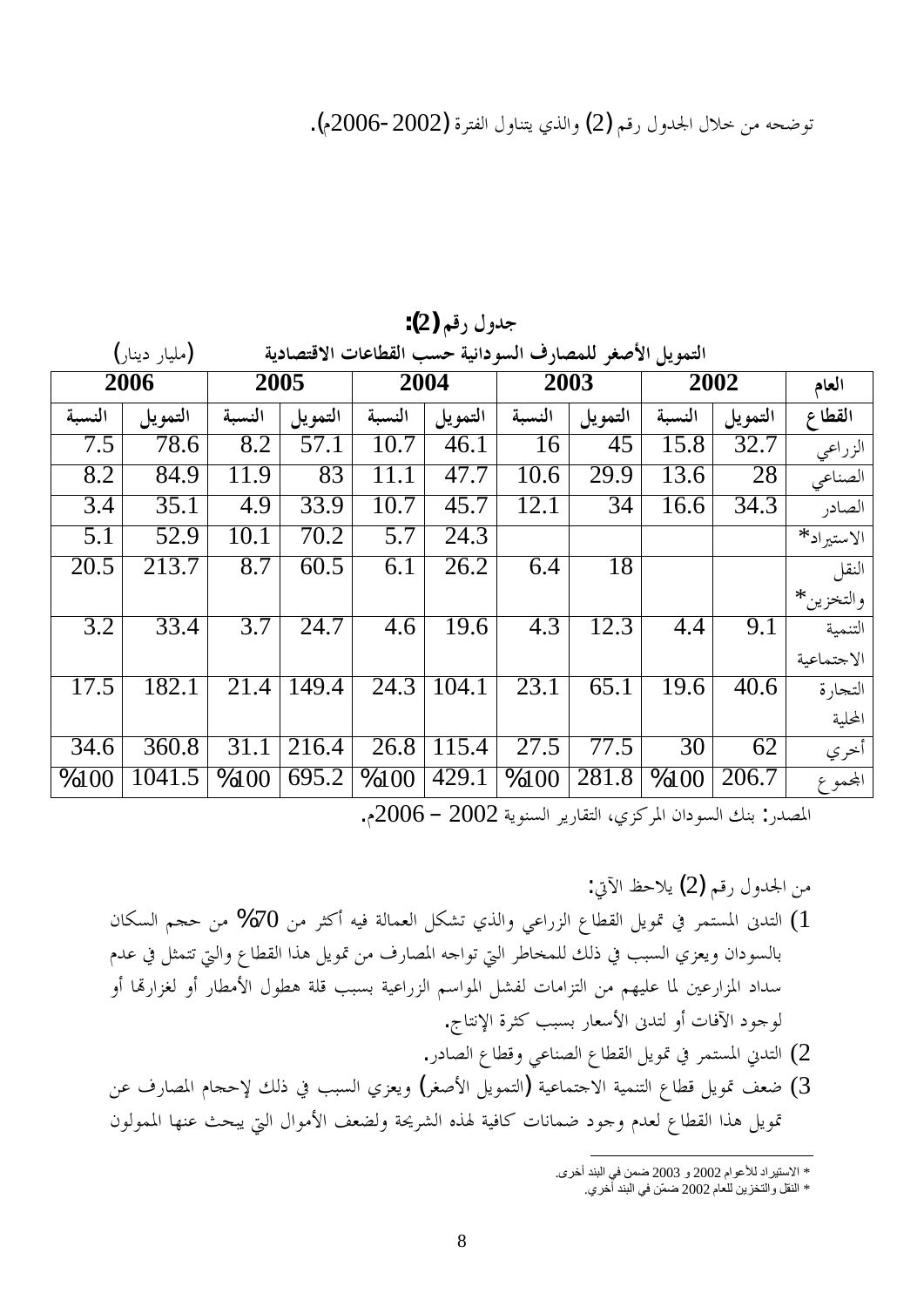عبر هذا القطاع.

- 4) اتجاه المصارف لتمويل التحارة المحلية وتستخدم فيها غالباً صيغة المرابحة حتى تستطيع أن تتحصل على أقصي أرباح ممكنة.
	- **:(ȆƟDŽŪơǁƢǗȍơ)ƨȈǻơƽȂLjdzơǥǁƢǐŭƢƥǂǤǏȋơDzȇȂǸƬdzơƨƥǂš (2)**

بدأ التمويل الأصغر في السودان منذ فترة طويلة من الزمان حيث كان يقوم – ومازال - تاجر القرية بتسليف المزارعين مبالغ نقدية بغرض الزراعة على أن يتسلم منهم (مقابل هذا المبلغ) محصول زراعى في نماية الموسم (ذرة، سمسم، فول وغيرها من المحاصيل) ولقد كان يطبق هذا النظام (وهو ما يعرف بنظام الشيل) قبل تطبيق الصيغ الإسلامية في النظام المصرفي السوداني في العام 1984م وهذه المعاملة تقابل التمويل بصيغة السلم في النظام الإسلامي.

أما من حيث العمل المصرفي فلقد بدأ التمويل الأصغر في السودان منذ فترة مبكرة حيث تم إنشاء عدد من المصارف التي اهتمت ومولت الشرائح الضعيفة مثل:

- أ**/ البنك الزراعي:** الذي أنشئ منذ العام 1957م بغرض تحقيق التنمية الزراعية وكما هو معلوم فإن السودان قطر زراعي يمارس فيه الزراعة أكثر من 70% من السكان، ولذلك اهتم هذا البنك منذ نشأته بقطاع الأعمال الصغيرة وعمل على منح صغار المنتجين ذوى الخبرات في المحال الزراعي بعض الامتيازات مثل قبول الضمانات الشخصية والإعفاء من هامش الجدية وغيرها من الامتيازات.
- ب/ بنك فيصل الإسلامي: أنشئ هذا البنك في العام 1978م واهتم بتمويل الأسر الفقيرة حيث أنشأ له فر ع خاص لهذا الغرض سمي بفر ع الحرفيين.
- ج/ ا**لبنك الإسلامي السوداني:** أنشئ هذا البنك منذ العام 1983م واهتم بالتمويل الأصغر من خلال إنشائه لفر ع متخصص في هذا المحال يعرف بفر ع الأسر المنتجة.
	- **:řǗȂdzơDZƢǸǠdzơǮǼƥ /ƽ**

أنشئ بنك العمال في العام 1988م ومن بين أهم أهدافه تمويل مشروعات التنمية الاقتصادية وتمويل الحرفيين والمهنيين وصغار المنتجين والاهتمام بتنمية الصناعات الصغيرة.

## هـ<mark>ـ/ تجربة مصرف الادخار والتنمية الاجتماعية:</mark>

أنشئ بنك الادخار في العام 1974م بمدف تنمية الوعي الادخاري وتحميع المدخرات واستثمارها في جحالات التنمية الاقتصادية.

وفي نوفمبر 1995م صدر منشور مؤقت تم بموجبه إلغاء بنك الادحار وإنشاء مصرف الادحار والتنمية الاجتماعية وباشر عمله في يناير 1996م وانتقلت ملكيته من بنك السودان لفقراء السودان تحت إشراف وزارة التخطيط الاجتماعي والغرض الأساسي لهذا المصرف هو العمل في مجال الأنشطة والحرف والمهن الصغيرة، لذلك سيتم التركيز على هذه التجربة باعتبارها من أهم تجارب العمل المصرفي في مجال التمويل الأصغر (الحرفيين والمهنيين وصغار المنتجين والأسر المنتجة) في السودان بحكم أن هذا المصرف نشأ خصيصاً لهذا الغرض.

الجدول التالي يوضح تمويل مصرف الادخار حسب القطاعات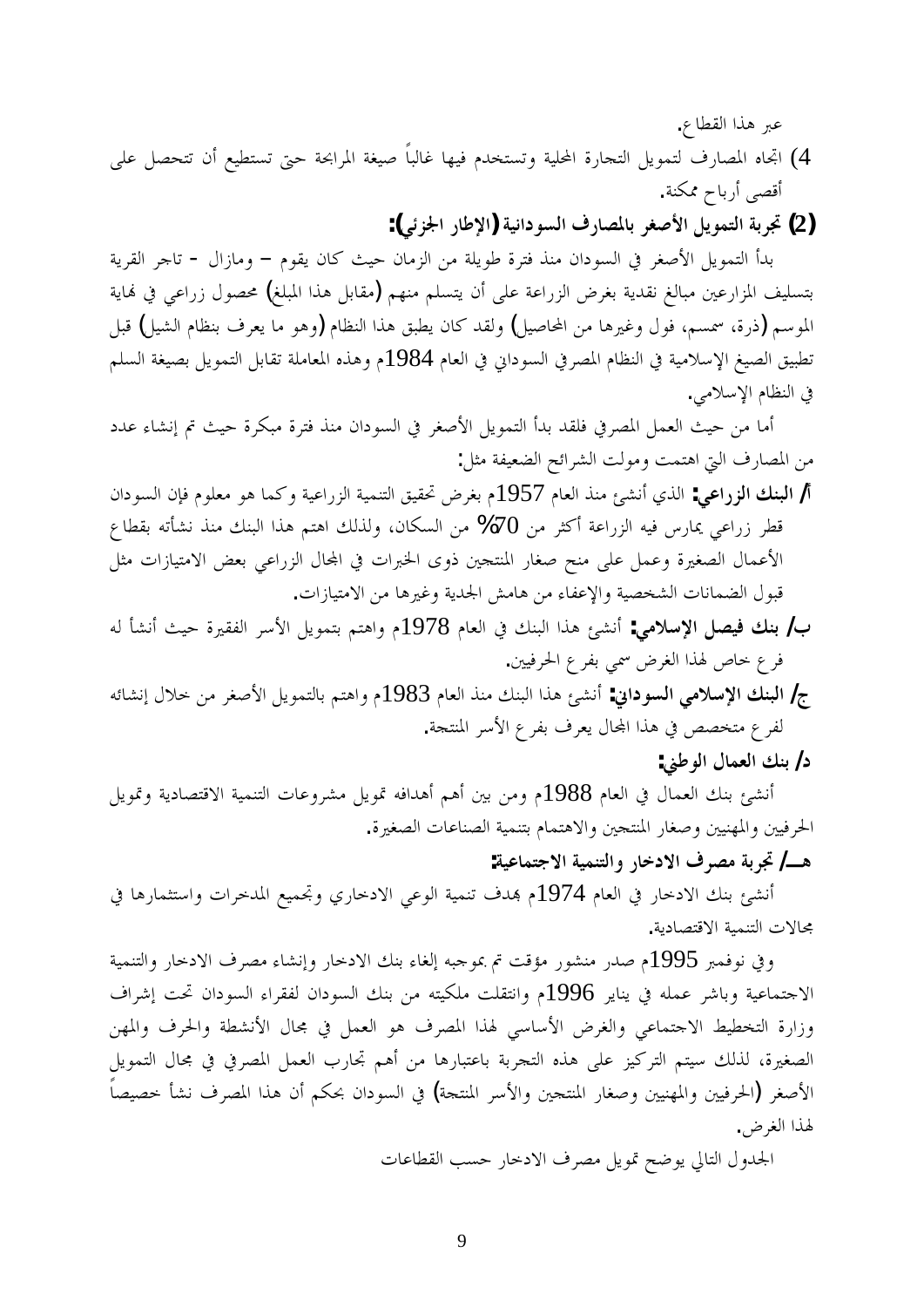| جدول رقم(3): |  |
|--------------|--|
|--------------|--|

| المبالغ بملايين الدينارات* |       |       |      |      |      | التمويل حسب القطاع بمصرف الادخار والتنمية الاجتماعية |
|----------------------------|-------|-------|------|------|------|------------------------------------------------------|
|                            | 2006  | 2005  | 2004 | 2003 | 2002 | القطاع                                               |
|                            | 4248  | 2405  | 2336 | 1208 | 932  | الزراعي                                              |
|                            | 309   | 512   | 688  | 106  | 90   | الصناعي                                              |
|                            | 499   | 683   | 648  | 818  | 702  | النقل                                                |
|                            | 8     | 9     | 9    | 9    |      | التخزين                                              |
|                            | 276   | 155   | 134  | 53   | 72   | الحرفيين والمهنيين                                   |
|                            | 2255  | 1534  | 855  | 365  | 294  | صغار المنتجين والأسر المنتجة                         |
|                            | 4946  | 2985  | 927  | 268  | 380  | الخدمى                                               |
|                            | 44    | 122   | 143  | 161  | 104  | الصادر                                               |
|                            | 1706  | 820   | 333  | 71   | 73   | التجارة المحلية                                      |
|                            | 1131  | 821   | 1399 | 1099 | 1612 | سلع للبيع                                            |
|                            | 397   | 125   | 40   | 14   | 12   | العقار ات                                            |
|                            | 1104  | 706   | 777  | 757  | 789  | التمويل من الوديعة الوقفية                           |
|                            | 3300  | 1802  | 1500 | 1210 | 25   | أوراق مالية (شهامة)                                  |
|                            | 785   | 850   | 57   | 224  | 184  | قطاعات أخرى                                          |
|                            | 21008 | 13529 | 9846 | 6363 | 5269 | الإجمالي                                             |

المصدر: مصرف الادخار والتنمية الاحتماعية،التقرير السنوي للعام 2006م.

.ƆƢƦȇǂǬƫǁƢǼȇƽ 200DZƽƢǠȇǁȏȁƾdzơ \* :ļȉơǚƷȐȇ (3)ǶǫǁDZȁƾŪơǺǷ ǵƾţŖdzơƩƢǟƢǘǬdzơDzȇȂŤDZȐƻǺǷ (ǂǤǏȋơDzȇȂǸƬdzơ)ƨȈǟƢǸƬƳȏơƨȈǸǼƬdzƢƥǁƢƻƽȏơǥǂǐǷǵƢǸƬǿơ /Ɨ .śƴƬǼŭơǁƢǤǏ ǵƢǠdzơĿǮdzƿǹƢǯȁDzȇȂǸƬdzơŅƢŦƛǺǷ %12.5ǾƫȏƢƷǺLjƷƗĿƾǠƬȇŃ ǂǤǏȋơDzȇȂǸƬdzơǹƛ /ƣ .ǵ2005 ȃƾdzǞƟơƽȂdzơǽǀǿǝƽȂƫƮȈƷƨȈǨǫȂdzơǞƟơƽȂdzƢƥǥǂǠƫǞƟơƽȂdzơǺǷƨǐǐűƨȈǟȂǼƥǥǂǐŭơơǀǿƽǂǨƬȇ /Ʊ ƨƸǧƢǰǷƩƢǟȁǂnjŭƩƢǻƢǸǔǯǵƾƼƬLjƫƢǸǯ ƢȀǼǷDzȇȂǸƬdzơǶƬȇȁ ƢȀǼȈǠƥƩƢȀƳDzƦǫǺǷǥǂǐŭơ **ǵơƾƼƬLJȏơƨǠȇƽȁƨƴƬǼŭơ ǂLJȋơƨǠȇƽȁƨȈǟƢǸƬƳȏơƨȈǸǼƬdzơƨǠȇƽȁ** ǞƟơƽȂdzơǽǀǿ DzǸnjƫȁ ǂǬǨdzơ .**ƨȈLjǸnjdzơƨǫƢǘdzơƨǠȇƽȁȁƨȈŭƢǠdzơƨƸǐdzơƨǸǜǼǷƨǠȇƽȁDzƫơƽȂLJƨǠȇƽȁśŸǂƼǴdzļơǀdzơ :ƨȈǨǫȂdzơǞƟơƽȂdzơǺǷDzȇȂǸƬdzơǂǗƢű**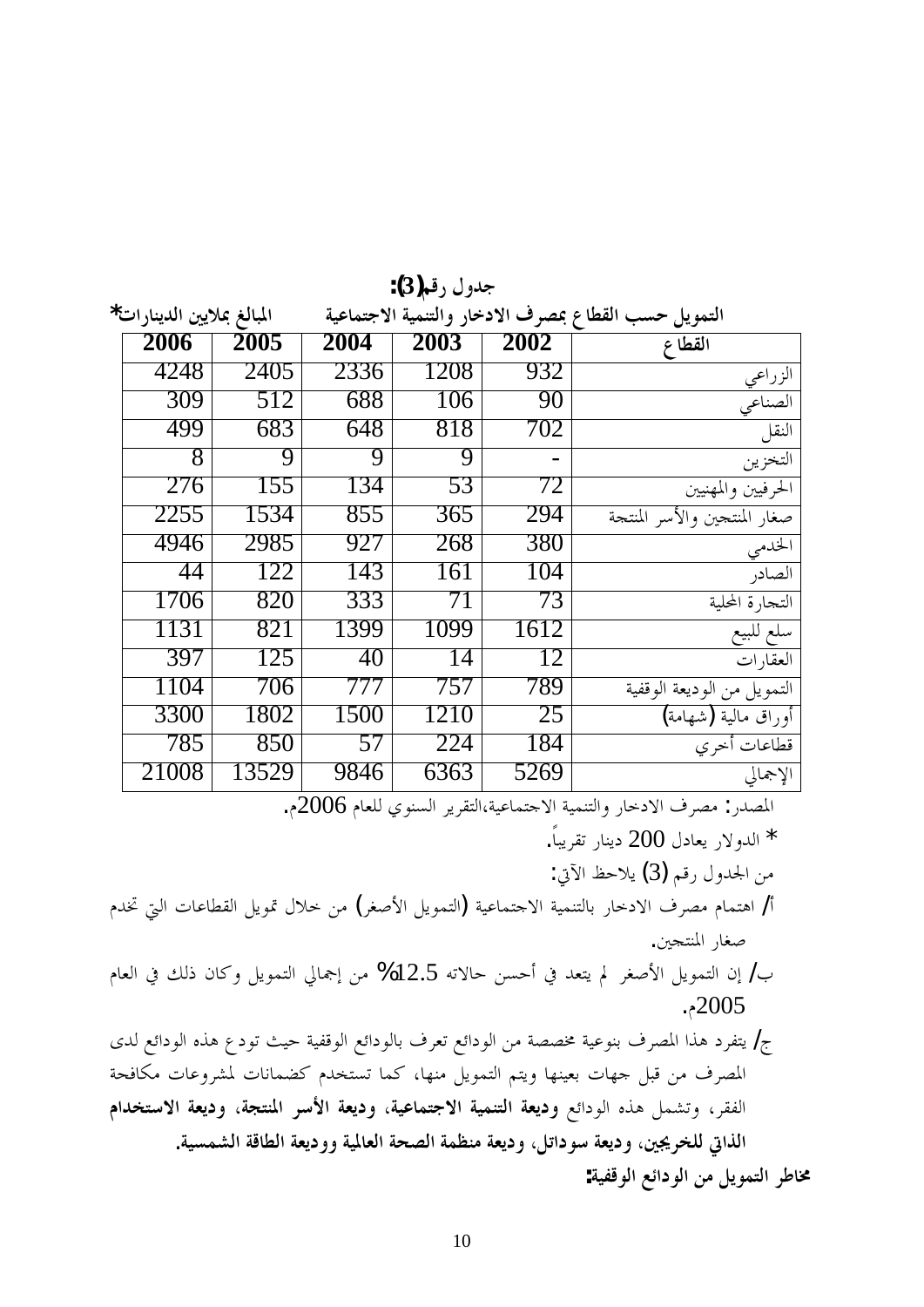على الرغم من أن هذه الودائع الوقفية، تشكل سنداً قوياً للتمويل الأصغر إلا أن إجمالى محفظة هذه الصناديق كان في خطر بما يعادل نسبة 63% من مجموع الأموال الممنوحة ويعود ذلك لعدة عوامل من أه<sub>مها</sub>1.<br>أ

أن معظم الممولين يعتبرون أن التمويل المقدم لهم عبارة عن منحة تقدمها الحكومة.  $/1\,$ 

- ضوم المؤسسة الضامنة بإحراءات قد تكون ليست من اختصاصها مثل تدريب العملاء المحتملين وفرز <mark>/</mark> المشروعات والعملاء، أما مراقبة المقترضين فتكون بالاشتراك مع البنك الذي لا يتوفر لديه غير موظف واحد يقوم بعملية الاستثمار.
- ضناديق الضمان تتحمل المخاطرة بأكملها باستثناء صندوق الطاقة الشمسية الذي يشارك فيه / البنك بـــ 10% من مخاطرة القروض التي يتم منحها، وهذا لايشجع البنك للقيام باحراء المتابعة واتخاذ الإجراءات القانونية ضد المتعثرين.

لم إن معظم الذين يقدم لهم التمويل ليس لديهم حبرة كافية.

لٍّ إن البنك قدم تمويلاً للعملاء الذين يقومون بمبادرات استثمارية جديدة بغض النظر عن الخبرة السابقة / ومدى التزام العميل بالسداد سابقاً.

وتجدر الإشارة إلى أن إجمالي تمويل التنمية الاحتماعية قد بلغ في العام 2006م حوالي 77% من إجمالي قمويل المصرف (أحمذين في الاعتبار قمويل التنمية الاحتماعية الذي يتم من خلال قمويل القطاع الزراعي والقطاع الصناعي وقطاع النقل وغيرها من القطاعات الأخرى) ولكن ما يؤخذ على هذا المصرف: أ) أن تمويله اعتمد وبصورة أساسية على صيغة المرابحة والتي ترهق أصحاب الدحول المنخفضة. ض ان فروعه تتمركز بالمدن الرئيسية ولا تنتشر كثيراً في الريف. خبعف رأسماله مقارنة بالدور المطلوب منه في تخفيف وطأة الفقر إذ بلغ بنهاية العام 2006م حوالي (

28.5 مليون دولار .

ثالثاً: المخاطر والعقبات التي تواجه التمويل الأصغر في السودان

تعرف المخاطرة بألها عدم التأكد من المحصلة النهائية، كما يعرفها آخرون بألها احتمال الانحراف عن الطريق الذي يؤدي إلى نتيجة متوقعة ومرجوة، ولذلك تنبع أهمية دراسة إدارة المخاطر في أي نشاط من الأنشطة الاقتصادىة.

إن قطاع التمويل الأصغر (التنمية الاحتماعية) في السودان يشكل حوالي 93% من جملة المنشآت في القطاع الصناعي، وعادة ما يلحأ هذا القطاع للحهاز المصرفي للحصول على الأموال التي تمكنه من تنفيذ مشروعاته المختلفة إلا أن نشاطه يواجه بكثير من المخاطر والعقبات ومن أهمها:

**:ƨdzȁƾdzƢƥǪǴǠƬƫǂǗƢű (1)**

تتمثل أهم المخاطر التي تتعلق بأداء الدولة في الآتي: أ/عدم وجود مظلة إدارية وقانونية للتمويل الأصغر على مستوى الدولة. ب/ خطر ارتفاع الضرائب على قطاع الأعمال الصغيرة عموماً والتنمية الاجتماعية على وجه الخصوص.

<sup>&</sup>lt;sup>1</sup> بنك السودان المركزي ويونيكونز للاستشارات المحدودة، مرجع سبق ذكره.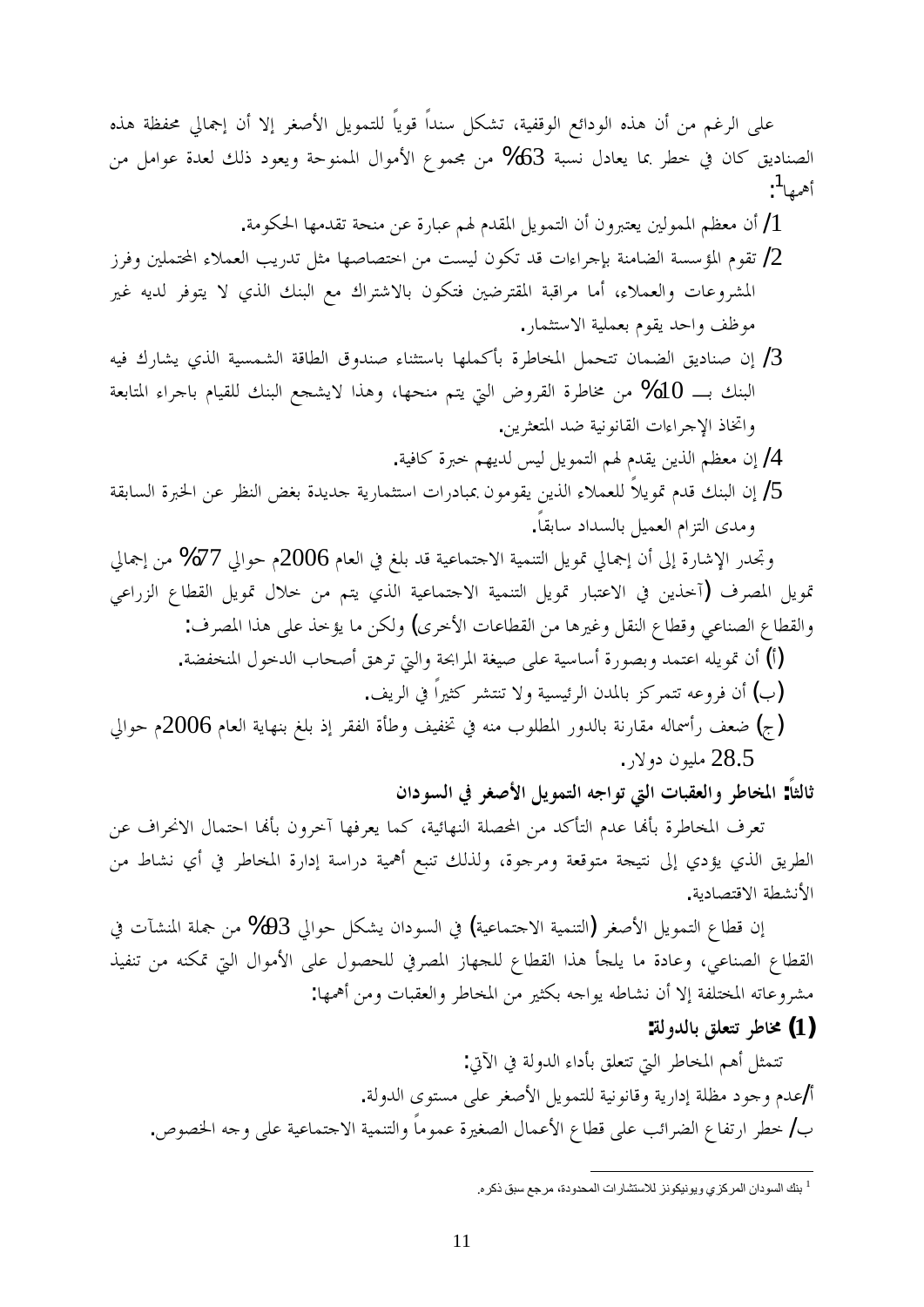ج/ ضعف التنسيق بين الدولة ومؤسسات التمويل الأصغر بما فيها المصارف. د/ المخاطر المرتبطة بنقص المعلومات، فمؤسسات التمويل الأصغر أو الإدارات أو الوحدات ذات الصلة بالتمويل الأصغر بحاحة إلى قطاع يدير ويسيطر على تدفق المعلومات حتى تسهل إداراته. **:ǥǁƢǐŭƢƥǪǴǠƬƫǂǗƢű (2)** إن أهم المخاطر – ذات العلاقة بالجهاز المصرفي – التي يواجهها التمويل الأصغر تتمثل في الآتي: أ/ عزوف المصارف عن تمويل هذا القطاع بسبب ارتفاع تكلفة التمويل . ب/ اشتراط المصارف لتوفير ضمانات كافية عند التمويل يحول دون إمكانية حصول أصحاب الحرف والصناعات الصغيرة على الأموال اللازمة لتنفيذ مشروعاقم وهذا ما يشكل قمديداً لاستمرارية المشروعات التي يتم تمويلها. ج/ اشتراط المصارف لعقد إيجار أو شهادة بحث للأرض التي يعمل عليها قطاع الأعمال الصغيرة يحول دون حصول هذا القطاع على تمويل من المصارف لأنه غالباً ما يعمل في محلات مؤقتة أو في المنازل. د/ تشترط المصارف بطاقة اتحاد أصحاب العمل حتى يتم التعامل مع العميل في حين أن معظم الذين يتقدمون للتمويل الأصغر لا توجد لديهم بطاقات. هـــ/ ضعف المبالغ التي توفرها المصارف لأصحاب المشروعات الصغيرة يحول دون تحقيق المنتج لأهدافه وبالتالي يضعف إمكانية تحقيقه للأرباح المرجوة كما قد يضعف أيضا إمكانية تسديد ما عليه من التزامات. ز/ بسبب ضعف التمويل المصرفي يلجأ عميل التمويل الأصغر إلى عدد من المصارف والدحول معها في التزامات مالية يحين أحملها في فترات متقاربة مما يصعب عليه عملية السداد. ح/ تفضيل المصارف للتمويل عبر صيغة المرابحة يدفع بالعملاء لتحديد فترة قصيرة للتمويل تفادياً لارتفاع تكلفة الإنتاج مما قد يؤدي بدوره إلى فشل السداد بسبب عدم بدء المشروع لإنتاجه بكفاءة حلال هذه الفترة القصبرة. ط/ ضعف المتابعة لمشروعات التمويل الأصغر من قبل المصارف بسبب قلة عدد الموظفين. ى/ تمركز معظم فروع المصارف بالمدن الكبرى بحثاً عن تحقيق الأرباح، فى حين أن قطاع الأعمال الصغيرة والتنمية الاحتماعية يتمركز في الريف. **:ƨȈǟƢǸƬƳȏơƨȈǸǼƬdzơǝƢǘǬƥǪǴǠƬƫǂǗƢű (3)** تتمثل أهم المخاطر التي تتعلق بقطاع التنمية الاجتماعية في الآتي: أ/ عجز المنتجين عن التسويق بسبب منافسة الصناعات البديلة لمنتجاقم، والتي غالباً ما تتميز بتكلفة إنتاج منخفضة وجودة عالية. بُ/ ارتفاع تكلفة المواد الخام التي يستخدمها قطاع التنمية الاجتماعية بسبب ارتفاع الرسوم الجمركية. ج/ الاتجاه المستمر من قبل المنتجين نحو تخفيض التكاليف يكون أحيانا على حساب الرقابة والإشراف. د/ عدم الخبرة في الجوانب الإدارية لدى معظم المتقدمين للتمويل الأصغر . هـــ/ عادة ما يلجأ أصحاب الأعمال الصغيرة، سعياً وراء الربح، إلى توسيع نشاطهم مما يدخلهم في التزامات وتعقيدات تؤدي إلى مزيد من الاختناقات المالية، إذ ينبغي أن يتم هذا التوسع وفقاً لإجراءات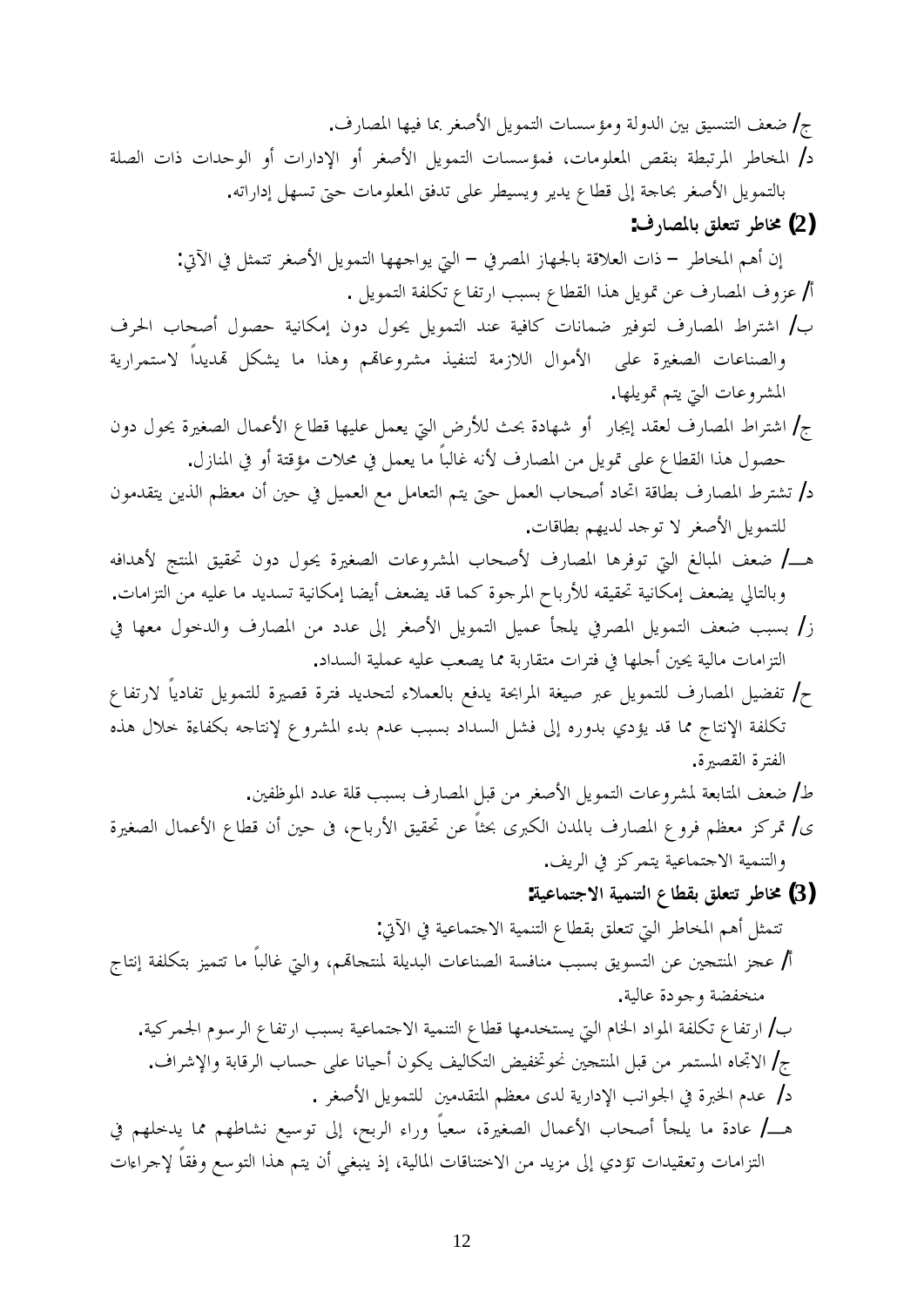تمويلية جديدة لا تشكل عبئاً على المشروع القائم ويفضل أن يكون من الأرباح المحتجزة.

**(ƩƢȇƾƸƬdzơȁ ǩƢǧȉơ)ǹơƽȂLjdzƢƥǂǤǏȋơDzȇȂǸƬdzơǂǗƢűƧǁơƽƛƨȈƴȈƫơǂƬLJơ:ƮdzƢưdzơǁȂƄơ**

أو لاً: استراتيجية إدارة مخاطر التمويل الأصغر (الآفاق):

تعني استراتيجية مؤسسات التمويل الأصغر في السودان بتشجيع وتنمية وتطوير صناعة التمويل الأصغر، وتتمثل استراتيجية بنك السودان المركزي لإدارة مؤسسات التمويل الأصغر في الآتي:  **:ǂǤǏȋơDzȇȂǸƬǴdzƧƾƷȁƔƢnjǻƛ (1)**

لقد انشأ بنك السودان المركزي في العام 2007م وحدة للتمويل الأصغر بغرض تحقيق الأهداف التالية:

.ǂǤǏȋơDzȇȂǸƬdzơǝƢǘǫǂȇȂǘƫ /Ɨ .ǂǤǏȋơDzȇȂǸƬdzơƩƢLjLJƚǷƨƥƢǫǁȁǶȈǜǼƫ /ƣ .ǽǀȈǨǼƫȁĺƢǫǂdzơǁƢǗȍơǞǓȁ /Ʊ .ƢēƢƳƢȈƬƷơƨǠƳơǂǷȁǂǤǏȋơDzȇȂǸƬdzơƩƢLjLJƚǷDZơȂǷƗDžȁƙǁĿƨŷƢLjŭơȁDzȇȂǸƬdzơ'nƾǬƫ /ƽ .ƤȇǁƾƬdzơƩƢLjLJƚǷ ŐǟƨȈƦȇǁƾƫƲǷơǂƥǀȈǨǼƫ /ºǿ .ƨȈŭƢǠdzơƩƢǨǏơȂŭơƤLjƷDzȇȂǸƬǴdzƲǷơǂƥƽơƾǟƛ /ȁ

- ولتحقيق تلك الأهداف فلقد وضع بنك السودان المركزي عدد من الموجهات والسياسات منها<sup>1</sup>: . تشجيع المصارف الإسلامية والتقليدية على تخصيص نسبة 12% كحد أدبن من محفظة التمويل في أي وقت لقطاع التمويل الأصغر وذلك في إطار توجيه المزيد من الموارد للتخفيف من حدة الفقر.
- . إلزام المصارف بإنشاء إدارات أو وحدات للتمويل الأصغر برئاساقما على أن تقوم بإعداد وتقديم حطة سنوية للتمويل الأصغر، وهذا يعني أن المصارف السودانية قد أفردت حيزاً للتمويل الأصغر ضمن خططها وميزانياڭما.
- وَجْدِ تطوير وحدات التمويل الأصغر القائمة ببعض المصارف وتزويدها بقوى عاملة مؤهلة في مجال التمويل. الأصغر .
- 4. بناء قدرات الأفراد والمؤسسات التي تقوم بتنفيذ عمليات التمويل الأصغر، وذلك بالتنسيق مع وحدة التمويل الأصغر مع وضع الإطار الرقابي والمتابعة لهذه المؤسسات، ولقد قامت وحدة التمويل الأصغر بتنفيذ عدد من ورش العمل بالتعاون مع بيوت خبرة محلية وأحنبية.
- 5. ضرورة قيام المصارف بوضع الأسس والضوابط الداحلية التي تمكنها من خفض تكلفة التمويل الأصغر، على أن يتم تقديم الضوابط لوحدة التمويل الأصغر ببنك السودان المركزي لإجازقما والعمل ها كمؤشر

<sup>1</sup> سياسات بنك السودان المركزي للعام 2008م htt//www.cbos.gov.sd/Arabic/policies/tamweleh 2008/htm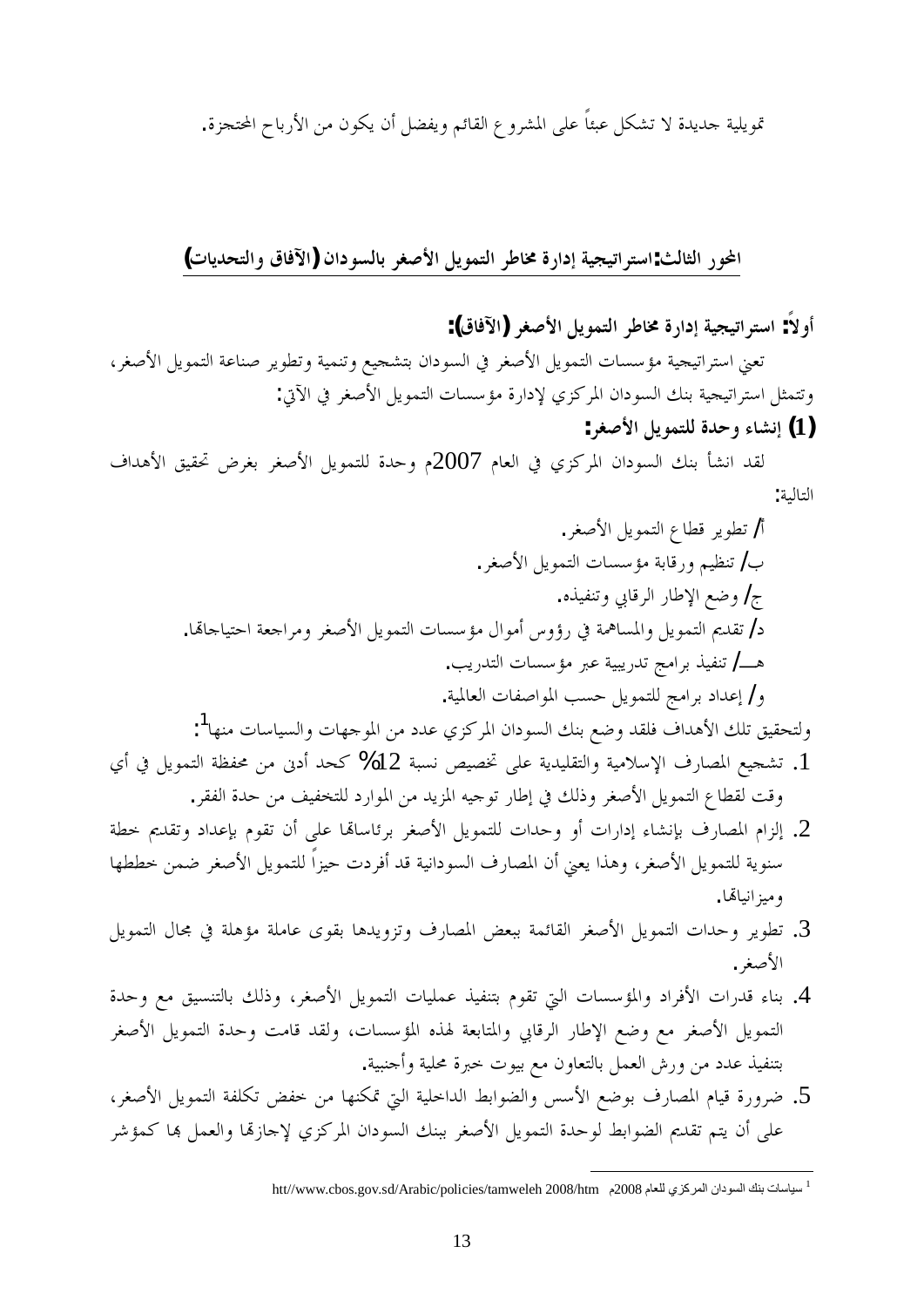لتحديد أرباح حدمات التمويل الأصغر المقدمة من المصارف.

- ون على المصارف القيام بالتوعية الإعلامية للشرائح الضعيفة وتوضيح المخاطر التي تواجه هذه الشريحة وكيفية . التقليل من هذه المخاطر.
- 7. يشجع بنك السودان المركزي إنشاء مؤسسة لضمان تمويل القطاعات الصغيرة والاستفادة من نطاق الخدمات التأمينية بعد إجازتما من الهيئة العليا للرقابة الشرعية والعمل على جذب خدمات ضمان الائتمان الدولية.
- حث المصارف على العمل على تبسيط الإحراءات والمرونة في الضمانات والبحث عن بدائل للضمانات . التقليدية، وتوسيع نطاق ضمان المؤسسات كطرف ثالث عن طريق مؤسسات المحتمع المدني وجمعيات واتحادات العمال.
- و. التعاون والتنسيق مع جهات الاختصاص في الحكومة والمصارف والقطاع الخاص والمؤسسات الدولية والاقليمية والاستفادة من التجارب الخارجية في هذا المحال.
	- **:ǂǤǏȋơDzȇȂǸƬdzơƩƢLjLJƚǷȁƨȈǨȇǂdzơǥǁƢǐŭơDzǸǟȁǎȈƻǂƫƶǼǷǖƥơȂǓƨƸƟȏǁơƾǏƛ (2)**

أصدر بنك السودان المركزي هذه اللائحة في العام 2006م ويتمثل الغرض الأساسي لإنشاء هذه المصارف في الاهتمام بعملاء التمويل الأصغر ومعاونتهم ومساعدقم في مشروعاقمم من أحل تحسين ظروفهم المعيشية، وبالفعل فقد تم إنشاء بنك الأسرة في العام 2008م بمدف تمويل قطاع الأعمال الصغيرة. **:ƨȇǁƢƴƬdzơǥǁƢǐŭƢƥǂǗƢƼǸǴdzƧǁơƽƛƔƢnjǻƛ (3) 1**

ألزم بنك السودان المركزي في العام 2005م كافة المصارف العاملة بإنشاء إدارة مستقلة تعني بتحديد وقياس ومتابعة والتحكم في المخاطر التي يتعرض لها المصرف، تتبع هذه الإدارة للإدارة العليا (المدير العام) وهي معنية بكافة أنواع المخاطر المصرفية بما في ذلك مخاطر التمويل الأصغر.

**:ƨȈǧǂǐŭơŚǣǂǤǏȋơDzȇȂǸƬdzơ ƩƢLjLJƚŭǂNjƢƦŭơŚǣȆǟƢǸŪơDzȇȂǸƬdzơ 'nƾǬƫǞȈƴnjƫ (4)** أشارت استراتيجية بنك السودان المركزي إلى جواز تقديم المصارف للتمويل الجماعي غير المباشر من حلال المنظمات غير الحكومية التي لديها برامج تمويل أصغر (وطنية / دولية) و / أو عن طريق وكلاء ذوى صفة قانونية لديهم ترتيبات ائتمانية مع المصارف.

**:(ƩƢLjLJƚǸǴdzȅƽǂǨdzơ DzȇȂǸƬdzơ)ǂNjƢƦŭơ DzȇȂǸƬdzơǞȈƴnjƫ (5)**

أشارت الاستراتيجية إلى ضرورة عمل المصارف ومؤسسات التمويل الأخرى على إيجاد نوع من التنسيق أو الترابط مع مؤسسات التمويل الأصغر وذلك لتسهيل حصول هذه المؤسسات على تمويل بالجملة و إعادة قمويله بالتجزئة في المناطق الريفية وفقاً للآتي:

> − أن تكون مؤسسة التمويل الأصغر مرخص لها بمزاولة العمل المصرفي. − أن تكون مؤسسة التمويل الأصغر قد أظهرت باستمرار إدارتها السليمة لأموالها. – أن لا تكون مؤسسة التمويل الأصغر معسرة مالياً.

<sup>&</sup>lt;sup>1</sup> بنك السودان المركزي، قطاع المؤسسات المالية والنظم، الضوابط والتوجيهلت الصادرة حتى فبراير 2007م، الخرطوم، سينان العالمية للطباعة المحدودة، 2007م، ص 39-42.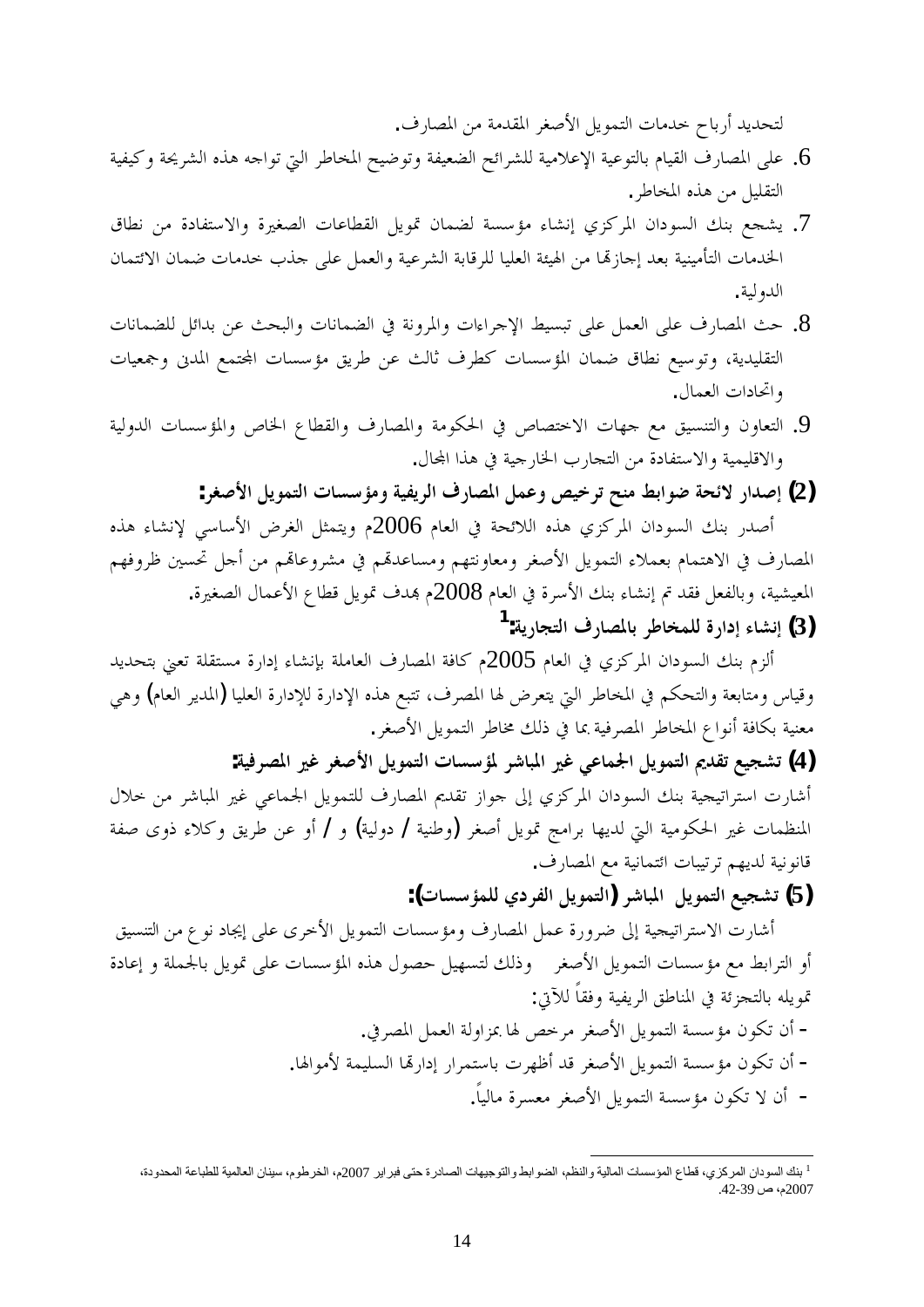.(%95ǺǷǂưǯƗ)ƢȈdzƢǟƽơƽǂƬLJȏơDZƾǠǷǹȂǰȇǹƗ - .ƨdzȂǬǠǷ ƢƷƢƥǁƗǂǤǏȋơDzȇȂǸƬdzơƨLjLJƚǷǪǬŢǹƗ - .ƾȈƳƨǠƥƢƬǷDzƴLJƽȂƳȁ **ƽơǂǧȌdz DzȇȂǸƬdzơǞȈƴnjƫ (6)** :ƨȈƫȉơ ǂǗȋƢƥǵơDŽƬdzȏơ ǪǧȁƽơǂǧȌdz DzȇȂǸƬdzơȁƨȈdzƢŭơƩƢǷƾŬơ'nƾǬƬƥ ǥǁƢǐŭơǵDŽƬǴƫ DzȇȂǸƬdzơĿƨǷƾƼƬLjŭơƨȈǯDŽƬdzơƩơƔơǂƳƛȁƔȐǸǠdzơǁƢȈƬƻȏ ȆLJƢȈǫ ǵƢǜǻǝƢƦƫơǥǁƢǐŭơȄǴǟ **:ƔȐǸǠdzơǁƢȈƬƻơ** - .ǶŮƢǸǟƗȁƔȐǸǠdzơƩƢȈǐƼnjƥƧƾȈŪơƢȀƬǧǂǠŭǞǸƬĐơƩƢǸǜǼǷƨȈǏȂƫȄǴǟDZȂǐūơ ǺǰŻƢǸǯ .ǂǤǏȋơ ƾƟƢǠdzơȁDzȇȂǸƬǴdzȆźǁƢƬdzơDzƴLjdzơȁDzȈǸǠdzơƨȈǐƼNjȂǿDzȈǿƘƬǴdz ǁƢȈǠǷǶǿƗǹȂǰȇǹƗƤŸ **:DzȇȂǸƬdzơƩƢǻƢǸǓ** - ǺǰŻƨǨȈǠǔdzơƶƟơǂnjǴdzƨȇƾȈǴǬƬdzơƨƦƷƢǐŭơƩƢǻƢǸǔdzơǂǧȂƫǵƾǠdzƨƦLjǻȁ .DzǸǠdzơȁƗ ƧǂLJȋơDzȇȂŤǺǷǞǫȂƬŭơ -:ƨȈƫȉơ ƩƢǻƢǸǔdzơƾƷƗ ǂǧȂƫƨdzƢƷĿƽơǂǧȌdzDzȇȂǸƬdzơƶǼǷǥǁƢǐǸǴdz .ǝȁǂnjǸǴdzǖLjƦǷȅƽƢǐƬǫơ ȁřǧǶȈȈǬƫ - .ƨǬǘǼŭơƧƾǸǟȁƗƨȇǂǬdzơ džǴůǺǷƨȈǏȂƫ - .ǺǷƢǔƬdzơƩƢǟȂǸůȁ ƨȇƾǟƢǬdzơƩƢǸǜǼŭơƨǘLJơȂƥDzȈǸǠdzơǹƢǸǓ - .ƨȈǠǸƬĐơ ǹƢǸǔdzơǪȇƽƢǼǏǹƢǸǓ - . ȆǐƼnjdzơǹƢǸǔdzơ - ƩƢǟȁǂnjŭơ DZƢǸǟƗ ǶƴƷ ǖLJȂƬǷȄǴǟ ƆơƔƢǼƥ DzȇȂǸƬdzơ ǶƴūȄǴǟȋơ ƾūơ ƾȇƾŢ ƤŸ **: DzȇȂǸƬdzơ ǶƴƷ -** .ƨȇǁƢƴƬdzơǥǁƢǐŭơƩơƔơǂƳȍƆƢǬǧȁȃƽƢǟDzȈǸǠǯDzȈǸǠdzơ ƨǴǷƢǠǷǶƬȈLJǮdzƿơƾǟƢǷȁƨǬǘǼŭơĿƧŚǤǐdzơ .DzȇȂǸƬdzơƶǼǷĿ ƱǁƾƬdzơǵƢǜǻǝƢƦƫơǺǰŻƢǸǯ ȏǹƗȄǴǟ (ƊơǂȀNj 24 – 6 )ƨǘLJȂƬŭơȁƧŚǐǬdzơśƥDzȇȂǸƬdzơ ƩơǂƬǧƵơȁǂƬƫǹƗƤŸ **:DzȇȂǸƬdzơƧǂƬǧ -** .DzȈǤnjƬdzơȁƗDZȂǏȌdzǹƢǯơƿƛDzȇȂǸƬdzơǑǂǤdzƆƢǬǧȁDzȇȂǘdzơȃƾŭơȄǴǟƩơȂǼLJƭȐƯ DzȇȂǸƬdzơƧǂƬǧǃȁƢƴƬƫ ƨȇƾǬǼdzơƩƢǬǧƾƬdzƢƥ ƢȀǘƥǁȁ śǼȇƾŭơ ǦǴƬƼŭƨǻǂǷƩƢȈǠǧƾdzơ DZȁơƾƳ ǹȂǰƫ ǹƗ ƤŸ **:ƩƢȈǠǧƾdzơDZȁơƾƳ -** .DzƻƾǴdzƨǨǴƬűǁƽƢǐǷƧŚǤǐdzơƨȈǨȇǂdzơDZƢǸǟȋơƣƢƸǏȏƮȈƷǖǬǧDZȂǸŭơ ǝȁǂnjŭƢƥdžȈdzȁDzȈǸǠǴdz ȏĿǂǐŭơǃƢȀŪơǽƢšDzȈǸǠdzơƩƢǷơDŽƬdzơǹƗǺǷƾǯƘƬdzơǥǁƢǐŭơȄǴǟ **:ĿǂǐŭơǃƢȀŪơǽƢšDzȈǸǠdzơƩƢǷơDŽƬdzơ -** .ƨǸƟƢǬdzơƩƢȈǴǸǠdzƢƥƧƽƢȀNjDzȈǸǠdzơǵƾǬȇǹƗȄǴǟǂǤǏȋơDzȇȂǸƬǴdzȄǴǟȋơ ƾūơȃƾǠƬȇ **:ǂǗƢƼŭơƧǁơƽƛ (7)** ǪȈǫƾºƬdzơDzȀLjdzơǺǷDzǠšƨȈǴȈǐǨƫȁƨƸǓơȁDzǸǟƨdzƽƗǞǓȁ ƧǁȁǂǓńƛȅDŽǯǂŭơǮǼƦdzơƨȈƴȈƫơǂƬLJơƩǁƢNjƗ :ȆǴȇƢǷƩơƔơǂƳȍơǽǀǿǺǷȁƢȀǴȈǐŢȁƢȀƸǼǷƩƢLJƢȈLJȁ ǑȁǂǬǴdzƨȇǁȁƾdzơƨǠƳơǂŭơȁ DzȈǸǠdzơǁƢȈƬƻơƨȈǨȈǯȁƢđȂǴLJƗȁǑȁǂǬdzơƶǼǷƩơƔơǂƳȍ ȆǴȈǐǨƫƵǂNjȄǴǟȃȂƬŹƩƢȈǴǸǟDzȈdzƽǞǓȁ - .ƨǷƢŮơ DzȈǏƢǨƬdzơǺǷƢǿŚǣȁƤLJƢǼŭơ .ǝȁǂǨdzơDzǸǟDZȂƷƨLJƢƟǂdzơĿśǐƬűśǨǛȂǷDzƦǫǺǷƨȇǁȁƾdzơƨǠƳơǂŭơƔơǂƳƛ - .ȅȂǼLjdzơȆƳǁƢŬơǪȈǫƾƬdzơȁ ȆǴƻơƾdzơǪȈǫƾƬdzơ - .ƩơƔơǂƳȍơȁ ƩƢLJƢȈLjǴdzśǨdzƢƼŭơǪŞƩƢƥȂǬǠdzơǞǓȁ -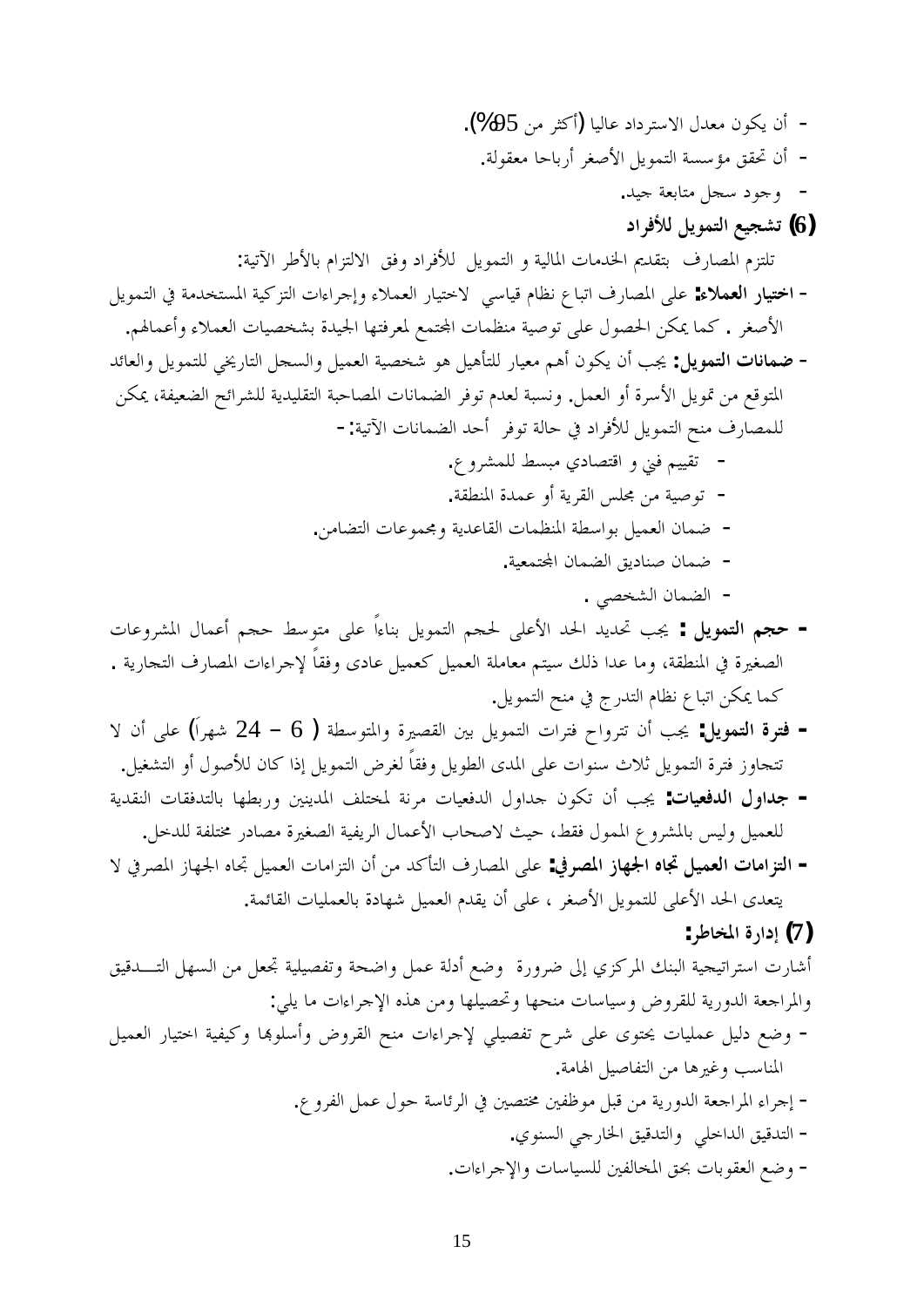- تصنيف مخاطر الديون وإيجاد مخصصات لها كما يلي :

| تصنيف مخاطر الديون                |                         |               |  |  |  |  |
|-----------------------------------|-------------------------|---------------|--|--|--|--|
| نسبة المخصص بعد خصم الضمان النقدي | أيام تأخر الأداء        | تصنيف المخاطر |  |  |  |  |
| ( إن وجد)                         |                         |               |  |  |  |  |
| غير مطلوب                         | 30 يوم فأكثر– أقل       | عادى          |  |  |  |  |
|                                   | من90 يوم                |               |  |  |  |  |
| 20%                               | يوم فاكثر – اقل $90$    | دون المستوى   |  |  |  |  |
|                                   | من 180 يوم              |               |  |  |  |  |
| 50%                               | $-$ 180 يوم فاكثر $180$ | مشكوك فيها    |  |  |  |  |
|                                   | اقل من 365 يوم          |               |  |  |  |  |
| 100%                              | 365يوم أو أكثر          | معدومة        |  |  |  |  |

جدول رقم (4):

قضي التقييم والمتابعة:نصت الاستراتيجة على ضرورة التزام المصارف بتقديم بيانات شهرية لوحـــدة **(** التمويل الأصغر ببنك السودان المركزي، على أن تتضمن المعلومات الآتية: – الاستدانة من المصارف أو المؤسسات المالية أو المؤسسات غير المالية أو الأفراد.

− التمويل الممنوح لمؤسسات التمويل الأصغر أو المؤسسات غير المالية أو منظمات المحتمع المحلي أو الشركات التابعة لها أو الأفراد.

.ƨǨǴƬƼŭơǹȂȇƾdzơ ƨǠȈƦǗȁǶƴƷȐǷƢNjƔơƽȌdzŅƢŭơDzȈǴƸƬdzơ - . ƨǨǴǰƬdzơƩƢȈǴǸǠdzơ ƵƢƥǁƗǁƢƻƽȏơ DŽȈǨƸƬƥƨǬǴǠƬŭơƨȈdzƢŭơƩơǂNjƚŭơ ƨǘnjǻȋơƨǠȈƦǗȁǶƴƷ - ƢȈǧơǂǤƳ ȁƢǸǯƢǟȂǻƔȐǸǠdzơǞȇǃȂƫ - .ǂǤǐdzơDzȇȂǸƬdzơ ƩƢǷƾŬƨȈǟƢǸƬƳȏơȁƨȇƽƢǐƬǫȏơǁƢƯȉơ - .ƨǧƾȀƬLjŭơȁƢđDZȂǸǠŭơƩƢǻƢǸǔdzơ - Ɣơƽȋơ ǂȇȂǘƫƩƢƷǂƬǬǷ ƨǴǏƩơƿȃǂƻƗƩƢǷȂǴǠǷȅƗ - **:(ƩƢȇƾƸƬdzơ)ǹơƽȂLjdzƢƥǂǤǏȋơDzȇȂǸƬdzơǂǗƢűƧǁơƽƛƨȈƴȈƫơǂƬLJơ :ƆƢȈǻƢƯ** :ƢȀŷƗǺǷƩƢȇƾƸƬdzơǺǷƽƾǟǂǤǏȋơDzȇȂǸƬdzơǂǗƢűƧǁơƽƛƨȈƴȈƫơǂƬLJơǾƳơȂƫ

 $\,$ عدم مقدرة قطاع التنمية الاجتماعية (التمويل الأصغر) على الخلق والإبداع فمعظم منتحاته متشابهة  $(1$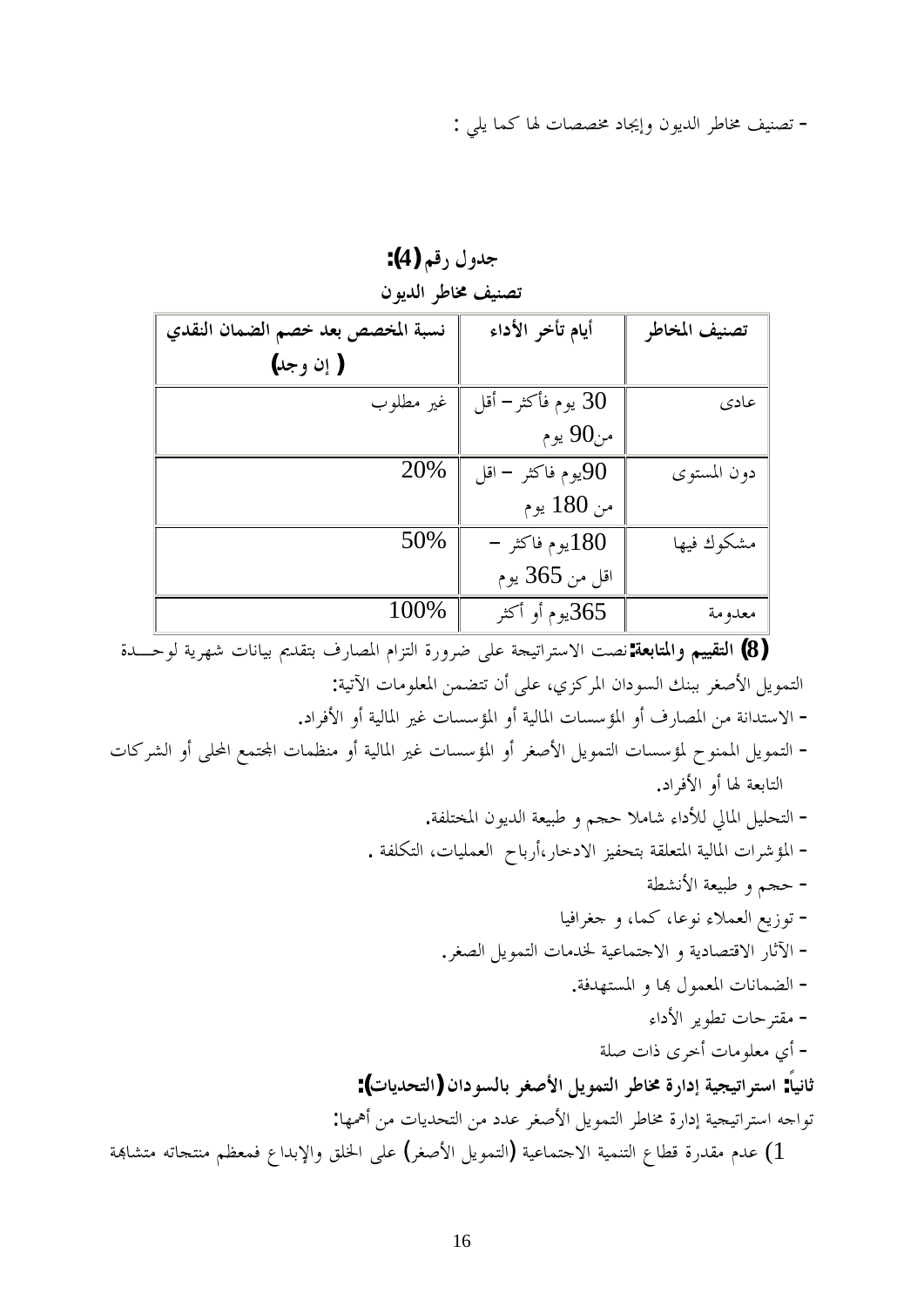وتقليدية ومتنافسة فيما بينها مما يصعب من عملية تسويقها.

- ے تطبيق إدارة الجمارك لتشريع لا يميز بين نشاط المؤسسات الصغيرة وغيرها من المؤسسات الأخرى (2 الكبيرة مما يشكل تحدياً كبيرا للنهوض بمذا القطاع بسبب ارتفاع تكلفة الإنتاج وبالتالي عدم مقدرته على المنافسة.
- 3) تعتمد الدولة في تمويل القطاعات الصغيرة على المصارف في حين أن هيكل المصارف في السودان يتكون معظمه من المصارف التجارية التي تسعى لتعظيم أرباحها ولذلك لا تفضل تمويل قطاع الأعمال الصغيرة بسبب عدم وجود الضمانات ولضعف الأرباح التي تتحصل عليها من هذا القطاع.
- 4) انتشار أكثر من 70% من الشرائح التي تحتاج للتمويل الأصغر في الريف في حين أن القطاع المصرفي يتمركز في المدن ولا يفضل الانتشار في الريف بسبب ضعف الموارد وضعف دحول القطاعات الصغيرة، ولذلك فان التحدي الذي يواحه هذه الصناعة يتمثل في إصدار سياسات تحفز وتشجع المصارف على الانتشار في الريف مثل تخفيض الضرائب على أرباح الفروع التي تنشر في الريف وغيرها من السياسات الأحرى.

المحور الرابع:النتائج والتوصيات

- أولاً: النتائج: إن أهم النتائج التي توصل إليها البحث تتمثل في الآتي: أ) من أهم العقبات التي تواحه تمويل قطاع الأعمال الصغيرة ضعف الضمانات وارتفاع الضرائب وقلة خبرة العاملين في هذا القطاع. كي يساهم في التمويل الأصغر في السودان عدد من المؤسسات الحكومية والمصارف والمنظمات غير (2
- الحكومية.  $\beta$ لم يشهد أداء قطاع التنمية الاحتماعية (التمويل الأصغر) تطوراً بسبب ضعف التمويل المقدم له إذ لم

يتعد التمويل المقدم له (في أحسن حالاته) 4.6%، من إجمالي تمويل المصارف للقطاعات المختلفة.

4) استطاع بنك السودان المركزي أن يضع استراتيجية لإدارة مخاطر التمويل الأصغر شجع من خلالها التمويل الجماعي وتمويل الأفراد وإنشاء المصارف المتخصصة في التمويل الأصغر كما وجه بموجبها بإنشاء إدارة للمخاطر بالمصارف المختلفة.

**:ƩƢȈǏȂƬdzơ :ƆƢȈǻƢƯ**

- ) إعداد برامج خاصة بتأهيل وتطوير صغار المنتجين.
- ً تقديم الحدمات الاستشارية لقطاع الأعمال الصغيرة والتي تشتمل على اختيار الموقع، تحسين الإنتاج، (2 التسعير، التسويق وغيرها من الخدمات.
- $\beta$ حث المصارف على تقديم التمويل بصيغة المشاركة، وعدم التركيز على صيغة المرابحة، مما يساعد على توزيع المخاطر .
- لُم) تركيز تمويل المشروعات الصغيرة على بنك الأسرة ومصرف الادخار والتنمية الاجتماعية مع انتشار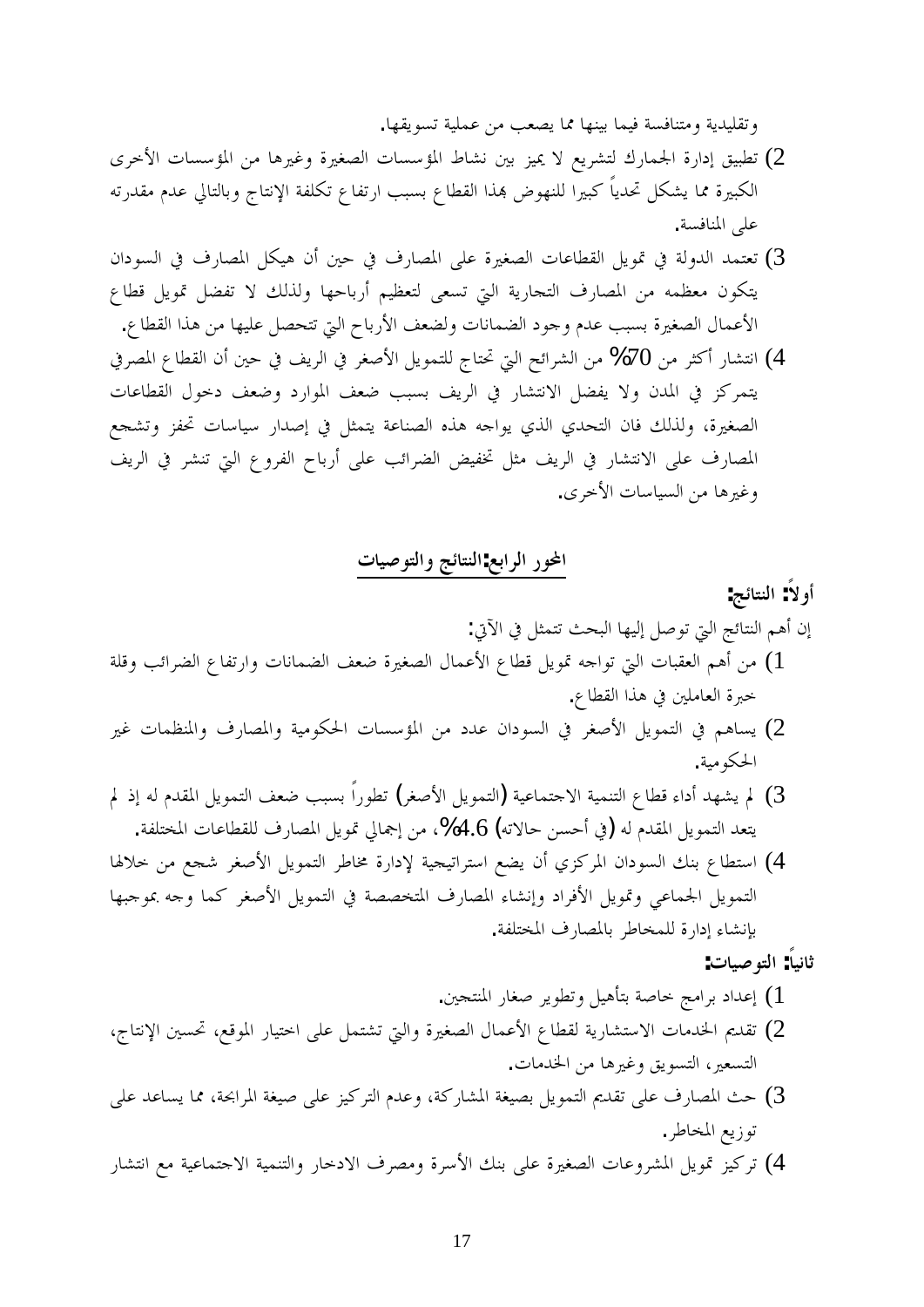.ƽȐƦdzơƔƢƳǁƗƨǧƢǯĿśǧǂǐŭơǺȇǀŮǝȁǂǧ .ǂǗƢƼŭơDZƢŭơDžƗǁĿƨǐǐƼƬŭơƨȈƦǼƳȋơƩƢǯǂnjdzơǁȁƽDzȈǠǨƫȁǶǟƽȄǴǟDzǸǠdzơ (5 ƤƟơǂǔdzơǒǨƻȁƗƔƢǤdzƛDzưǷƨȈǠȈƴnjƬdzơƩƢLJƢȈLjdzơǞǓȁDZȐƻǺǷǝƢǘǬdzơơǀǿǞȈƴnjƫƨdzȁƾdzơȄǴǟ (6 .ǝƢǘǬdzơơǀǿƢȀƦƳȂŠȆǸƬŹƨǴǜǷƔƢnjǻƛȁǵƢŬơƽơȂŭơƽơŚƬLJơǶǟƽȁ